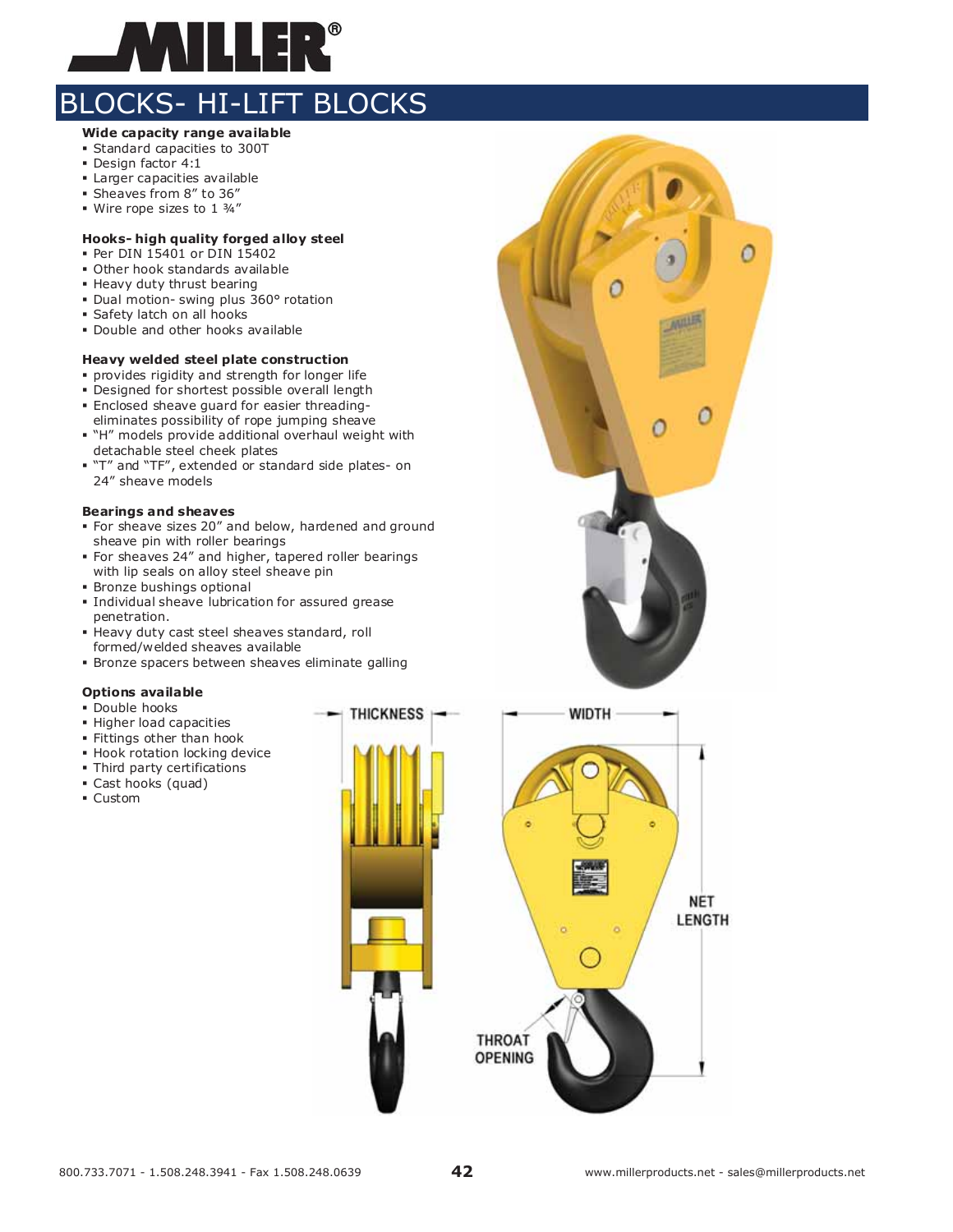

|                            |                                                                                                                                                               | <b>MILLER Block Model Number Key</b>                                                                                                                                                                                                                                                                                                                  |                                  |                               |
|----------------------------|---------------------------------------------------------------------------------------------------------------------------------------------------------------|-------------------------------------------------------------------------------------------------------------------------------------------------------------------------------------------------------------------------------------------------------------------------------------------------------------------------------------------------------|----------------------------------|-------------------------------|
| #                          | ##                                                                                                                                                            | <b>XX</b>                                                                                                                                                                                                                                                                                                                                             | ###                              | <b>XX</b>                     |
| (Number<br>οf<br>Sheaves)  | (Sheave<br><b>Outside</b><br><b>Diameter</b><br>$(in))^*$                                                                                                     | (Configuration) **                                                                                                                                                                                                                                                                                                                                    | (Working<br>load<br>$limit)****$ | (Special<br>Designation) **** |
| **** Special Designations: | **Block Configuration Options:<br>*** Working Load Limit Range from 5 to 300T<br><b>RT</b> - Round Top Side Plates<br><b>LD</b> - Locking Device, 4 Positions | *Standard Outside Diameter Sheave Range from 8 to 36"<br>F - Roller Bearing Mounted Sheaves, Low Profile Side Plates<br>H - Roller Bearing Mounted Sheaves, Low Profile Side Plates, Cheek weights<br><b>TF</b> - Tapered Roller Bearing Mounted Sheaves, Low Profile Side Plates<br>T - Tapered Roller Bearing Mounted Sheaves, Extended Side Plates |                                  |                               |
|                            |                                                                                                                                                               | **** Specify Wire Rope Size When Ordering ****                                                                                                                                                                                                                                                                                                        |                                  |                               |



-LOW PROFILE SIDE PLATES -40 TON WLL

MODEL NO: 520H80<br>-5 SHEAVES, 20" DIAMETER<br>-CHEEK WEIGHTS -80 TON WLL

MODEL NO: 224T50<br>-2 SHEAVES, 24" DIAMETER<br>-EXTENDED SIDE PLATES -50 TON WLL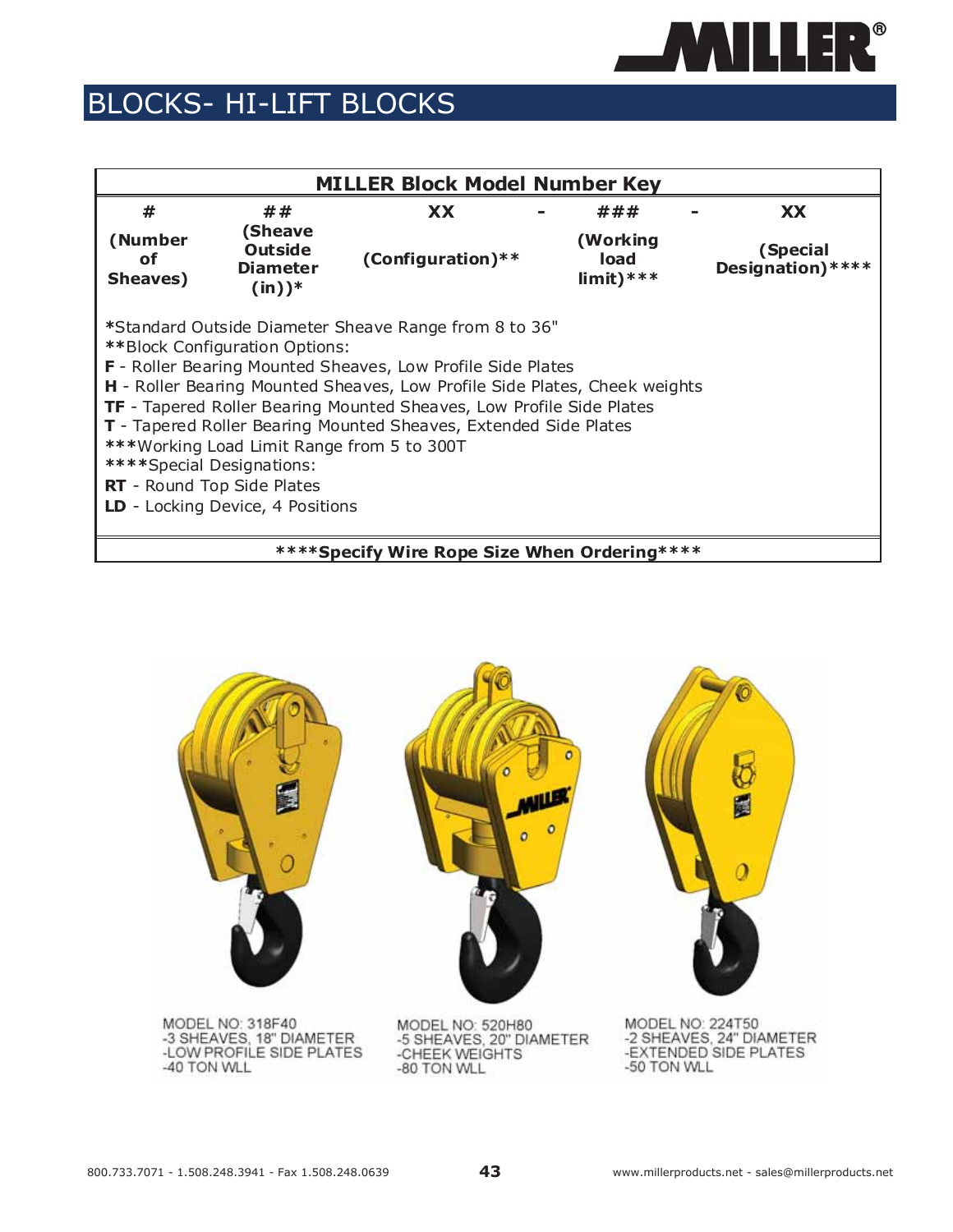

|                  | <b>5 TON</b>        |                             |                              |                           |                       |                                      |                                          |                                    |                                                               |                    |  |  |  |
|------------------|---------------------|-----------------------------|------------------------------|---------------------------|-----------------------|--------------------------------------|------------------------------------------|------------------------------------|---------------------------------------------------------------|--------------------|--|--|--|
| <b>WLL* Tons</b> | <b>Model Number</b> | <b>SHEAVE</b><br>DIA. (in.) | # OF<br><b>SHEAVES</b>       | <b>THICKNESS</b><br>(in.) | <b>WIDTH</b><br>(in.) | <b>NET</b><br><b>LENGTH</b><br>(in.) | <b>THROAT</b><br><b>OPENING</b><br>(in.) | <b>SHEAVE</b><br>PIN DIA.<br>(in.) | <b>STD</b><br><b>WIRE</b><br><b>ROPE</b><br><b>DIA.</b> (in.) | <b>Weight Lbs.</b> |  |  |  |
| 5                | 108F5               | 8                           | $\mathbf{1}$                 | 5.75                      | 9.5                   | 17.5                                 | 1.88                                     | 1.63                               | 7/16                                                          | 70                 |  |  |  |
| 5                | 108H5               | 8                           | $\mathbf{1}$                 | 8.75                      | 9.5                   | 17.5                                 | 1.88                                     | 1.63                               | 7/16                                                          | 120                |  |  |  |
| 5                | 110F5               | 10                          | $\mathbf{1}$                 | 9.5                       | 11.5                  | 19                                   | 1.88                                     | 1.63                               | 9/16                                                          | 90                 |  |  |  |
| 5                | 110H5               | 10                          | $\mathbf{1}$                 | 13                        | 11.5                  | 19                                   | 1.88                                     | 1.63                               | 9/16                                                          | 160                |  |  |  |
| 5                | 112F5               | 12                          | $\mathbf{1}$                 | 7.5                       | 13.5                  | 22.5                                 | 1.88                                     | 2.5                                | 5/8                                                           | 140                |  |  |  |
| 5                | 112H5               | 12                          | $\mathbf{1}$                 | 10.5                      | 13.5                  | 22.5                                 | 1.88                                     | 2.5                                | 5/8                                                           | 240                |  |  |  |
| 5                | 114F5               | 14                          | $\mathbf{1}$                 | 7.5                       | 15.5                  | 27.06                                | 1.88                                     | 2.5                                | 3/4                                                           | 160                |  |  |  |
| 5                | 114H5               | 14                          | $\mathbf{1}$                 | 11                        | 15.5                  | 27.06                                | 1.88                                     | 2.5                                | 3/4                                                           | 320                |  |  |  |
| 5                | 208F5               | 8                           | $\overline{2}$               | 5.75                      | 9.5                   | 19.75                                | 1.88                                     | 1.63                               | 7/16                                                          | 80                 |  |  |  |
| 5                | 208H5               | 8                           | $\overline{2}$               | 8.75                      | 9.5                   | 19.75                                | 1.88                                     | 1.63                               | 7/16                                                          | 130                |  |  |  |
|                  |                     |                             |                              |                           | <b>10 TON</b>         |                                      |                                          |                                    |                                                               |                    |  |  |  |
| <b>WLL* Tons</b> | <b>Model Number</b> | <b>SHEAVE</b><br>DIA (in.)  | # OF<br><b>SHEAVES</b>       | <b>THICKNESS</b><br>(in.) | <b>WIDTH</b><br>(in.) | <b>NET</b><br><b>LENGTH</b><br>(in.) | <b>THROAT</b><br><b>OPENING</b><br>(in.) | <b>SHEAVE</b><br>PIN DIA.<br>(in.) | <b>STD</b><br><b>WIRE</b><br><b>ROPE</b><br>DIA. (in.)        | <b>Weight Lbs.</b> |  |  |  |
| 10               | 108F10              | 8                           | $\mathbf{1}$                 | 5.75                      | 9.5                   | 19.75                                | 2.5                                      | 1.63                               | 7/16                                                          | 80                 |  |  |  |
| 10               | 108H10              | 8                           | $\mathbf{1}$                 | 8.75                      | 9.5                   | 19.75                                | 2.5                                      | 1.63                               | 7/16                                                          | 130                |  |  |  |
| 10               | 110F10              | 10                          | $\mathbf{1}$                 | 6                         | 11.5                  | 22                                   | 2.5                                      | 1.63                               | 9/16                                                          | 100                |  |  |  |
| 10               | 110H10              | 10                          | $\mathbf{1}$                 | 9.5                       | 11.5                  | 22                                   | 2.5                                      | 1.63                               | 9/16                                                          | 170                |  |  |  |
| 10               | 112F10              | 12                          | $\mathbf{1}$                 | 7.5                       | 13.5                  | 24.75                                | 2.5                                      | 2.5                                | 5/8                                                           | 150                |  |  |  |
| 10               | 112H10              | 12                          | $\mathbf{1}$                 | 10.5                      | 13.5                  | 24.75                                | 2.5                                      | 2.5                                | 5/8                                                           | 250                |  |  |  |
| 10               | 114F10              | 14                          | $\mathbf{1}$                 | 7.5                       | 15.5                  | 27.75                                | 2.5                                      | 2.5                                | 3/4                                                           | 170                |  |  |  |
| 10               | 114H10              | 14                          | $1\,$                        | 11                        | 15.5                  | 27.75                                | 2.5                                      | 2.5                                | 3/4                                                           | 330                |  |  |  |
| 10<br>10         | 116F10              | 16<br>16                    | $\mathbf{1}$<br>$\mathbf{1}$ | 8.75<br>13.75             | 17.5<br>17.5          | 30.56                                | 2.5<br>2.5                               | 3<br>3                             | 7/8<br>7/8                                                    | 250<br>490         |  |  |  |
| 10               | 116H10<br>118F10    | 18                          | $\mathbf{1}$                 | 8.75                      | 19.5                  | 30.56<br>32.75                       | 2.5                                      | 3                                  | 7/8                                                           | 285                |  |  |  |
| 10               | 118H10              | 18                          | $\mathbf{1}$                 | 12.75                     | 19.5                  | 32.75                                | 2.5                                      | 3                                  | 7/8                                                           | 585                |  |  |  |
| 10               | 208F10              | 8                           | $\overline{2}$               | 5.75                      | 9.5                   | 19.75                                | 2.5                                      | 1.63                               | 7/16                                                          | 85                 |  |  |  |
| 10               | 208H10              | 8                           | $\overline{2}$               | 8.75                      | 9.5                   | 19.75                                | 2.5                                      | 1.63                               | 7/16                                                          | 135                |  |  |  |
| 10               | 210F10              | 10                          | 2                            | 6                         | 11.5                  | 22                                   | 2.5                                      | 1.63                               | 9/16                                                          | 110                |  |  |  |
| 10               | 210H10              | 10                          | $\overline{2}$               | 9.5                       | 11.5                  | 22                                   | 2.5                                      | 1.63                               | 9/16                                                          | 180                |  |  |  |
| 10               | 212F10              | 12                          | 2                            | 7.5                       | 13.5                  | 24.75                                | 2.5                                      | 2.5                                | 5/8                                                           | 165                |  |  |  |
| 10               | 212H10              | 12                          | 2                            | 10.5                      | 13.5                  | 24.75                                | 2.5                                      | 2.5                                | 5/8                                                           | 265                |  |  |  |
| 10               | 214F10              | 14                          | $\overline{2}$               | 7.5                       | 15.5                  | 28                                   | 2.5                                      | 2.5                                | 3/4                                                           | 215                |  |  |  |
| 10               | 214H10              | 14                          | 2                            | 11                        | 15.5                  | 28                                   | 2.5                                      | 2.5                                | 3/4                                                           | 365                |  |  |  |
| 10               | 308F10              | 8                           | 3                            | 7.25                      | 9.5                   | 19.75                                | 2.5                                      | 1.63                               | 7/16                                                          | 95                 |  |  |  |
| 10               | 308H10              | 8                           | 3                            | 10.25                     | 9.5                   | 19.75                                | 2.5                                      | 1.63                               | 7/16                                                          | 145                |  |  |  |
| 10               | 310F10              | 10                          | 3                            | 7.5                       | 11.5                  | 22                                   | 2.5                                      | 1.63                               | 9/16                                                          | 125                |  |  |  |
| 10               | 310H10              | 10                          | 3                            | 11                        | 11.5                  | 22                                   | 2.5                                      | 1.63                               | 9/16                                                          | 195                |  |  |  |
| 10               | 312F10              | 12                          | 3                            | 9.75                      | 13.5                  | 24.75                                | 2.5                                      | 2.5                                | 5/8                                                           | 210                |  |  |  |
| 10               | 312H10              | 12                          | 3                            | 12.75                     | 13.5                  | 24.75                                | 2.5                                      | 2.5                                | 5/8                                                           | 310                |  |  |  |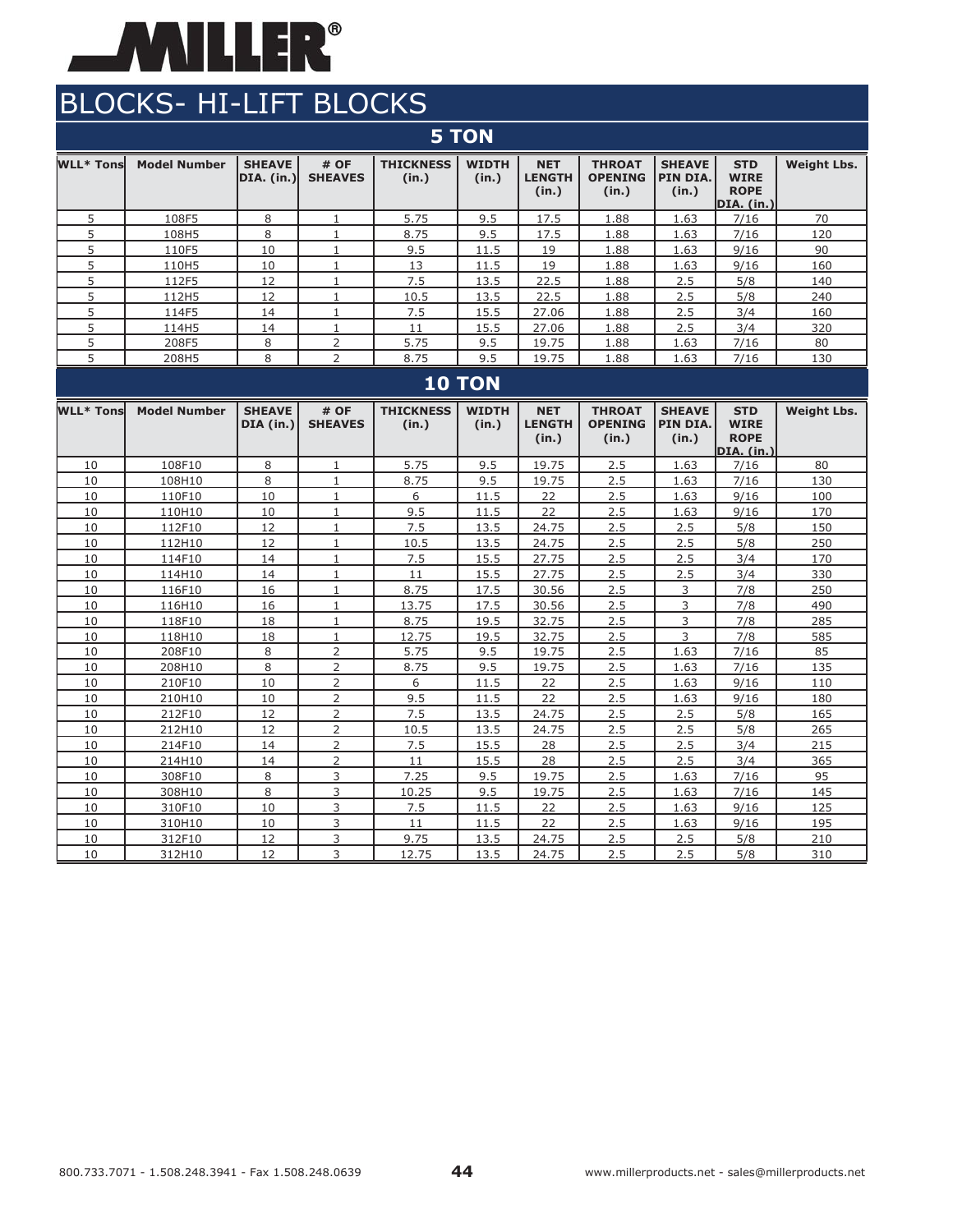

| <b>15 TON</b>    |                     |                                    |                        |                           |                       |                                      |                                          |                                    |                                                               |                    |  |  |  |
|------------------|---------------------|------------------------------------|------------------------|---------------------------|-----------------------|--------------------------------------|------------------------------------------|------------------------------------|---------------------------------------------------------------|--------------------|--|--|--|
| <b>WLL* Tons</b> | <b>Model Number</b> | <b>SHEAVE</b><br>DIA. (in.)        | # OF<br><b>SHEAVES</b> | <b>THICKNESS</b><br>(in.) | <b>WIDTH</b><br>(in.) | <b>NET</b><br><b>LENGTH</b><br>(in.) | <b>THROAT</b><br><b>OPENING</b><br>(in.) | <b>SHEAVE</b><br>PIN DIA.<br>(in.) | <b>STD</b><br><b>WIRE</b><br><b>ROPE</b><br><b>DIA.</b> (in.) | <b>Weight Lbs.</b> |  |  |  |
| 15               | 114F15              | 14                                 | $\mathbf{1}$           | 7.5                       | 15.5                  | 29.63                                | 3.38                                     | 2.5                                | 3/4                                                           | 215                |  |  |  |
| 15               | 114H15              | 14                                 | $\mathbf{1}$           | 11                        | 15.5                  | 29.63                                | 3.38                                     | 2.5                                | 3/4                                                           | 365                |  |  |  |
| 15               | 116F15              | 16                                 | $\mathbf 1$            | 8.75                      | 17.5                  | 32.5                                 | 3.38                                     | 3                                  | 7/8                                                           | 265                |  |  |  |
| 15               | 116H15              | 16                                 | 1                      | 13.75                     | 17.5                  | 32.5                                 | 3.38                                     | 3                                  | 7/8                                                           | 585                |  |  |  |
| 15               | 118F15              | 18                                 | $1\,$                  | 8.75                      | 19.5                  | 34.5                                 | 3.38                                     | 3                                  | 7/8                                                           | 305                |  |  |  |
| 15               | 118H15              | 18                                 | $\mathbf{1}$           | 12.75                     | 19.5                  | 34.5                                 | 3.38                                     | 3                                  | 7/8                                                           | 605                |  |  |  |
| 15               | 210F15              | 10                                 | 2                      | 7.5                       | 11.5                  | 25                                   | 3.38                                     | 1.63                               | 9/16                                                          | 120                |  |  |  |
| 15               | 212F15              | 12                                 | $\overline{2}$         | 7.5                       | 11.5                  | 26.88                                | 3.38                                     | 2.5                                | 5/8                                                           | 185                |  |  |  |
| 15               | 212H15              | 12                                 | $\overline{2}$         | 10.5                      | 13.5                  | 26.88                                | 3.38                                     | 2.5                                | 5/8                                                           | 285                |  |  |  |
| 15               | 214F15              | 14                                 | 2                      | 7.5                       | 15.5                  | 27.06                                | 3.38                                     | 2.5                                | 3/4                                                           | 220                |  |  |  |
| 15               | 214H15              | 14                                 | 2                      | 11                        | 15.5                  | 27.06                                | 3.38                                     | 2.5                                | 3/4                                                           | 380                |  |  |  |
| 15               | 216F15              | 16                                 | $\overline{2}$         | 8.75                      | 17.5                  | 32.5                                 | 3.38                                     | 3                                  | 7/8                                                           | 315                |  |  |  |
| 15               | 216H15              | 16                                 | $\overline{2}$         | 13.75                     | 17.5                  | 32.5                                 | 3.38                                     | 3                                  | 7/8                                                           | 555                |  |  |  |
| 15               | 310F15              | 10                                 | 3                      | 7.5                       | 11.5                  | 22                                   | 3.38                                     | 1.63                               | 9/16                                                          | 125                |  |  |  |
| 15               | 310H15              | 10                                 | 3                      | 11                        | 11.5                  | 22                                   | 3.38                                     | 1.63                               | 9/16                                                          | 195                |  |  |  |
| 15               | 312F15              | 12                                 | 3                      | 9.75                      | 13.5                  | 27.06                                | 3.38                                     | 2.5                                | 5/8                                                           | 220                |  |  |  |
| 15               | 312H15              | 12                                 | 3                      | 12.75                     | 13.5                  | 27.06                                | 3.38                                     | 2.5                                | 5/8                                                           | 320                |  |  |  |
| 15               | 314F15              | 14                                 | 3                      | 9.75                      | 15.5                  | 29.5                                 | 3.38                                     | 2.5                                | 3/4                                                           | 255                |  |  |  |
| 15               | 314H15              | 14                                 | 3                      | 13                        | 15.5                  | 29.5                                 | 3.38                                     | 2.5                                | 3/4                                                           | 415                |  |  |  |
|                  |                     |                                    |                        |                           | <b>20 TON</b>         |                                      |                                          |                                    |                                                               |                    |  |  |  |
| <b>WLL* Tons</b> | <b>Model Number</b> | <b>SHEAVE</b><br><b>DIA.</b> (in.) | # OF<br><b>SHEAVES</b> | <b>THICKNESS</b><br>(in.) | <b>WIDTH</b><br>(in.) | <b>NET</b><br><b>LENGTH</b><br>(in.) | <b>THROAT</b><br><b>OPENING</b><br>(in.) | <b>SHEAVE</b><br>PIN DIA.<br>(in.) | <b>STD</b><br><b>WIRE</b><br><b>ROPE</b><br>DIA.<br>(IN.)     | <b>Weight Lbs.</b> |  |  |  |
| 20               | 114F20              | 14                                 | $\mathbf{1}$           | 7.5                       | 15.5                  | 29.5                                 | 3.38                                     | 2.5                                | 3/4                                                           | 215                |  |  |  |
| 20               | 114H20              | 14                                 | $\mathbf{1}$           | 11                        | 15.5                  | 29.5                                 | 3.38                                     | 2.5                                | 3/4                                                           | 365                |  |  |  |
| 20               | 116F20              | 16                                 | $1\,$                  | 8.75                      | 17.5                  | 32.69                                | 3                                        | 3                                  | 7/8                                                           | 265                |  |  |  |
| 20               | 116H20              | 16                                 | $1\,$                  | 13.75                     | 17.5                  | 32.69                                | 3                                        | $\overline{\mathbf{3}}$            | 7/8                                                           | 505                |  |  |  |
| 20               | 118F20              | 18                                 | $\mathbf{1}$           | 8.75                      | 19.5                  | 34.25                                | 3                                        | 3                                  | 7/8                                                           | 305                |  |  |  |
| 20               | 118H20              | 18                                 | $\mathbf{1}$           | 12.75                     | 19.5                  | 34.25                                | 3                                        | 3                                  | 7/8                                                           | 605                |  |  |  |
| 20               | 214F20              | 14                                 | $\overline{2}$         | 7.5                       | 15.5                  | 29.5                                 | $\overline{\mathbf{3}}$                  | 2.5                                | 3/4                                                           | 220                |  |  |  |
| 20               | 214H20              | 14                                 | $\overline{2}$         | 11                        | 15.5                  | 29.5                                 | 3                                        | 2.5                                | 3/4                                                           | 380                |  |  |  |
| 20               | 216F20              | 16                                 | $\overline{2}$         | 8.75                      | 17.5                  | 32.69                                | 3                                        | 3                                  | 7/8                                                           | 315                |  |  |  |
| 20               | 216H20              | 16                                 | $\overline{2}$         | 13.75                     | 17.5                  | 32.69                                | $\overline{\mathbf{3}}$                  | 3                                  | 7/8                                                           | 555                |  |  |  |
| 20               | 218F20              | 18                                 | 2                      | 8.75                      | 19.5                  | 34.25                                | 3                                        | 3                                  | 7/8                                                           | 340                |  |  |  |
| 20               | 218H20              | 18                                 | $\overline{2}$         | 12.75                     | 19.5                  | 34.25                                | 3                                        | 3                                  | 7/8                                                           | 640                |  |  |  |
| 20               | 312F20              | 12                                 | 3                      | 9.75                      | 13.5                  | 27.06                                | 3                                        | 2.5                                | 5/8                                                           | 220                |  |  |  |
| 20               | 312H20              | 12                                 | 3                      | 12.75                     | 13.5                  | 27.06                                | 3                                        | 2.5                                | 5/8                                                           | 320                |  |  |  |
| 20               | 314F20              | 14                                 | 3                      | 9.75                      | 15.5                  | 29.5                                 | 3                                        | 2.5                                | 3/4                                                           | 255                |  |  |  |
| 20               | 314H20              | 14                                 | 3                      | 13.25                     | 15.5                  | 29.5                                 | 3                                        | 2.5                                | 3/4                                                           | 415                |  |  |  |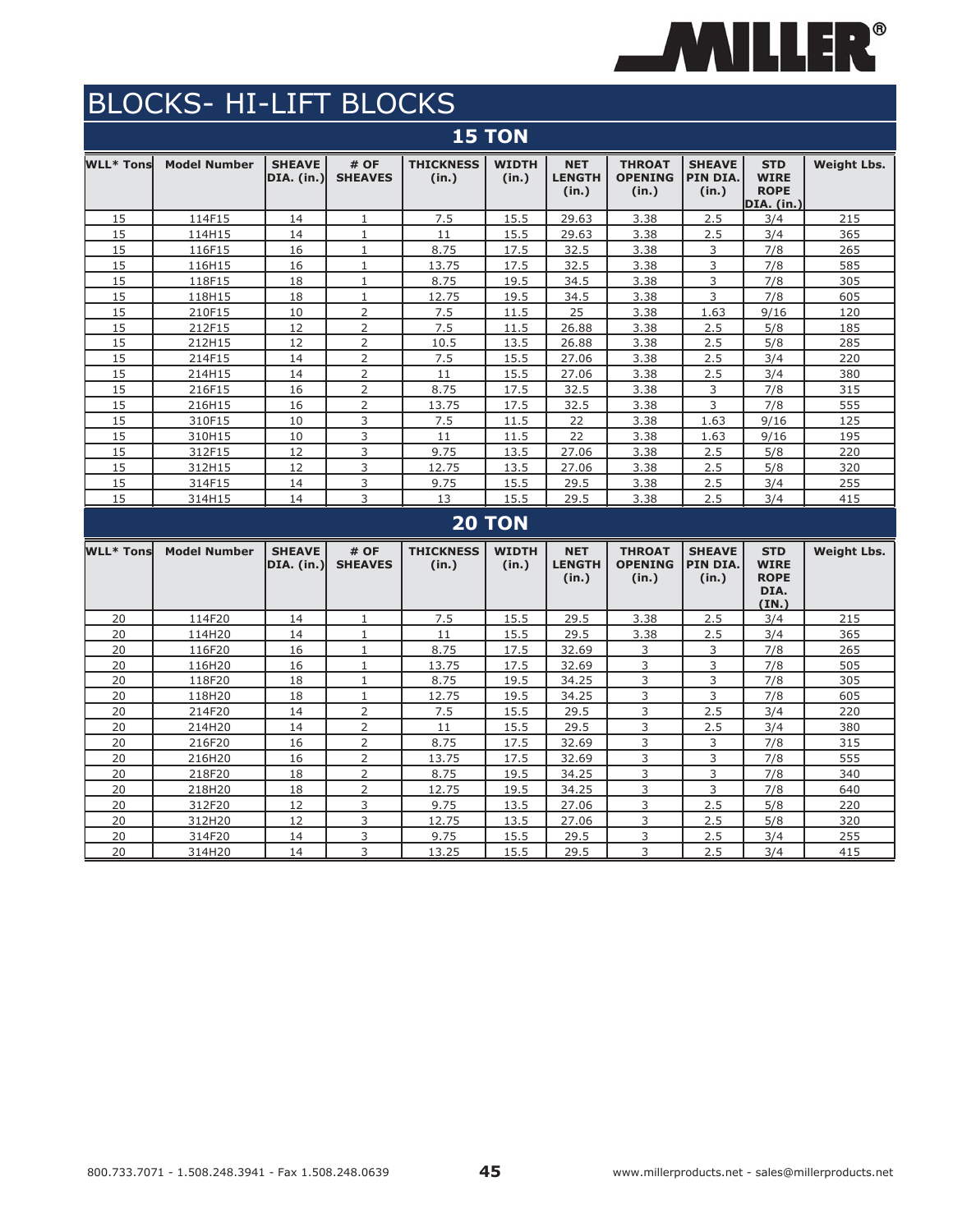

|                  | <b>25 TON</b>       |                                    |                        |                           |                       |                                      |                                          |                                    |                                                               |                    |  |  |  |
|------------------|---------------------|------------------------------------|------------------------|---------------------------|-----------------------|--------------------------------------|------------------------------------------|------------------------------------|---------------------------------------------------------------|--------------------|--|--|--|
| <b>WLL* Tons</b> | <b>Model Number</b> | <b>SHEAVE</b><br><b>DIA.</b> (in.) | # OF<br><b>SHEAVES</b> | <b>THICKNESS</b><br>(in.) | <b>WIDTH</b><br>(in.) | <b>NET</b><br><b>LENGTH</b><br>(in.) | <b>THROAT</b><br><b>OPENING</b><br>(in.) | <b>SHEAVE</b><br>PIN DIA.<br>(in.) | <b>STD</b><br><b>WIRE</b><br><b>ROPE</b><br><b>DIA.</b> (in.) | <b>Weight Lbs.</b> |  |  |  |
| 25               | 116F25              | 16                                 | $\mathbf{1}$           | 8.75                      | 17.5                  | 33.5                                 | 3.63                                     | 3                                  | 7/8                                                           | 310                |  |  |  |
| 25               | 116H25              | 16                                 | $\mathbf{1}$           | 13.75                     | 17.5                  | 33.5                                 | 3.63                                     | 3                                  | 7/8                                                           | 460                |  |  |  |
| 25               | 118F25              | 18                                 | $\mathbf{1}$           | 8.75                      | 19.5                  | 34.5                                 | 3                                        | 3                                  | 7/8                                                           | 330                |  |  |  |
| 25               | 118H25              | 18                                 | $1\,$                  | 12.75                     | 19.5                  | 34.5                                 | 3                                        | 3                                  | 7/8                                                           | 630                |  |  |  |
| 25               | 120F25              | 20                                 | $\mathbf{1}$           | 9                         | 21.5                  | 38.5                                 | $\overline{4}$                           | 3                                  | 1                                                             | 400                |  |  |  |
| 25               | 120H25              | 20                                 | $\mathbf{1}$           | 13                        | 21.5                  | 38.5                                 | $\overline{4}$                           | 3                                  | $\mathbf{1}$                                                  | 765                |  |  |  |
| 25               | 214F25              | 14                                 | $\overline{2}$         | 7.5                       | 15.5                  | 29.5                                 | 3                                        | 2.5                                | 3/4                                                           | 250                |  |  |  |
| 25               | 214H25              | 14                                 | 2                      | 11                        | 15.5                  | 29.5                                 | 3                                        | 2.5                                | 3/4                                                           | 415                |  |  |  |
| 25               | 216F25              | 16                                 | $\overline{2}$         | 8.75                      | 17.5                  | 33.75                                | 3.63                                     | 3                                  | 7/8                                                           | 340                |  |  |  |
| 25               | 216H25              | 16                                 | 2                      | 13.75                     | 17.5                  | 33.75                                | 3.63                                     | 3                                  | 7/8                                                           | 580                |  |  |  |
| 25               | 218F25              | 18                                 | $\overline{2}$         | 8.75                      | 19.5                  | 35.75                                | 3.63                                     | 3                                  | 7/8                                                           | 365                |  |  |  |
| 25               | 218H25              | 18                                 | $\overline{2}$         | 12.75                     | 19.5                  | 35.75                                | 3.63                                     | 3                                  | 7/8                                                           | 665                |  |  |  |
| 25               | 220F25              | 20                                 | 2                      | 9                         | 21.5                  | 38.5                                 | 3                                        | 3.25                               | $\mathbf{1}$                                                  | 445                |  |  |  |
| 25               | 220H25              | 20                                 | 2                      | 13                        | 21.5                  | 38.5                                 | 3                                        | 3.25                               | 1                                                             | 810                |  |  |  |
| 25               | 314F25              | 14                                 | 3                      | 9.75                      | 15.5                  | 29.88                                | 3.63                                     | 2.5                                | 3/4                                                           | 285                |  |  |  |
| 25               | 314H25              | 14                                 | 3                      | 13.25                     | 15.5                  | 29.88                                | 3.63                                     | 2.5                                | 3/4                                                           | 445                |  |  |  |
| 25               | 316F25              | 16                                 | 3                      | 8.75                      | 17.5                  | 33.75                                | 3.63                                     | 3                                  | 7/8                                                           | 415                |  |  |  |
| 25               | 316H25              | 16                                 | 3                      | 13.75                     | 17.5                  | 33.75                                | 3.63                                     | 3                                  | 7/8                                                           | 655                |  |  |  |
| 25               | 318F25              | 18                                 | 3                      | 11.38                     | 19.5                  | 35.75                                | 3                                        | 3                                  | 7/8                                                           | 425                |  |  |  |
| 25               | 318H25              | 18                                 | 3                      | 15.38                     | 19.5                  | 35.75                                | 3                                        | 3                                  | 7/8                                                           | 725                |  |  |  |
| 25               | 414F25              | 14                                 | $\overline{4}$         | 12.88                     | 15.5                  | 31.19                                | 3.5                                      | 2.5                                | 3/4                                                           | 425                |  |  |  |
| 25               | 414H25              | 14                                 | $\overline{4}$         | 16.38                     | 15.5                  | 31.19                                | 3.5                                      | 2.5                                | 3/4                                                           | 645                |  |  |  |
|                  |                     |                                    |                        |                           | <b>30 TON</b>         |                                      |                                          |                                    |                                                               |                    |  |  |  |
| <b>WLL* Tons</b> | <b>Model Number</b> | <b>SHEAVE</b>                      | # OF                   | <b>THICKNESS</b>          | <b>WIDTH</b>          | <b>NET</b>                           | <b>THROAT</b>                            | <b>SHEAVE</b>                      | <b>STD</b>                                                    | <b>Weight Lbs.</b> |  |  |  |
|                  |                     | <b>DIA.</b> (in.)                  | <b>SHEAVES</b>         | (in.)                     | (in.)                 | <b>LENGTH</b><br>(in.)               | <b>OPENING</b><br>(in.)                  | PIN DIA.<br>(in.)                  | <b>WIRE</b><br><b>ROPE</b><br>DIA. (in.)                      |                    |  |  |  |
| 30               | 120F30              | 20                                 | $\mathbf{1}$           | 9                         | 21.5                  | 38.5                                 | 3                                        | 3.25                               | $\mathbf{1}$                                                  | 400                |  |  |  |
| 30               | 120H30              | 20                                 | $\mathbf{1}$           | 13                        | 21.5                  | 38.5                                 | 3                                        | 3.25                               | $\mathbf{1}$                                                  | 765                |  |  |  |
| 30               | 130T30              | 30                                 | $\mathbf{1}$           | 14.88                     | 33                    | 62.25                                | 3.63                                     | 5                                  | 11/4                                                          | 1750               |  |  |  |
| 30               | 214F30              | 14                                 | $\overline{2}$         | 7.5                       | 15.5                  | 31                                   | 3.63                                     | 2.5                                | 3/4                                                           | 250                |  |  |  |
| 30               | 214H30              | 14                                 | $\overline{2}$         | 11                        | 15.5                  | 31                                   | 3.63                                     | 2.5                                | 3/4                                                           | 410                |  |  |  |
| 30               | 216F30              | 16                                 | $\overline{2}$         | 8.75                      | 17.5                  | 33.75                                | 3.63                                     | 3                                  | 7/8                                                           | 340                |  |  |  |
| 30               | 216H30              | 16                                 | 2                      | 13.75                     | 17.5                  | 33.75                                | 3.63                                     | 3                                  | 7/8                                                           | 580                |  |  |  |
| 30               | 314F30              | 14                                 | 3                      | 9.75                      | 15.5                  | 29.88                                | 3.63                                     | 3                                  | 3/4                                                           | 285                |  |  |  |
| 30               | 314H30              | 14                                 | 3                      | 13.25                     | 15.5                  | 29.88                                | 3.63                                     | 3                                  | 3/4                                                           | 445                |  |  |  |
| 30               | 316F30              | 16                                 | 3                      | 11.38                     | 17.5                  | 33.75                                | 3.63                                     | 3                                  | 7/8                                                           | 415                |  |  |  |
| 30               | 316H30              | 16                                 | 3                      | 16.38                     | 17.5                  | 33.75                                | 3.63                                     | 3                                  | 7/8                                                           | 655                |  |  |  |
| 30               | 318F30              | 18                                 | 3                      | 11.38                     | 19.5                  | 35.34                                | 3                                        | 3                                  | 7/8                                                           | 425                |  |  |  |
| 30               | 318H30              | 18                                 | 3                      | 15.38                     | 19.5                  | 35.34                                | 3                                        | 3                                  | 7/8                                                           | 725                |  |  |  |
| 30               | 320F30              | 20                                 | 3                      | 11.75                     | 21.5                  | 38.5                                 | 3                                        | 3.25                               | 1                                                             | 515                |  |  |  |
| 30               | 320H30              | 20                                 | 3                      | 15.75                     | 21.5                  | 38.5                                 | 3                                        | 3.25                               | $\mathbf{1}$                                                  | 880                |  |  |  |
| 30               | 414F30              | 14                                 | $\overline{4}$         | 12.88                     | 15.5                  | 31.19                                | 3.5                                      | 2.5                                | 3/4                                                           | 425                |  |  |  |
| 30               | 414H30              | 14                                 | $\overline{4}$         | 16.38                     | 15.5                  | 31.19                                | 3.5                                      | 2.5                                | 3/4                                                           | 645                |  |  |  |
| 30               | 516F30              | 16                                 | 5                      | 17.63                     | 17.5                  | 33.81                                | 3.5                                      | 3                                  | 7/8                                                           | 520                |  |  |  |
| 30               | 516H30              | 16                                 | 5                      | 22.63                     | 17.5                  | 33.81                                | 3.5                                      | 3                                  | 7/8                                                           | 760                |  |  |  |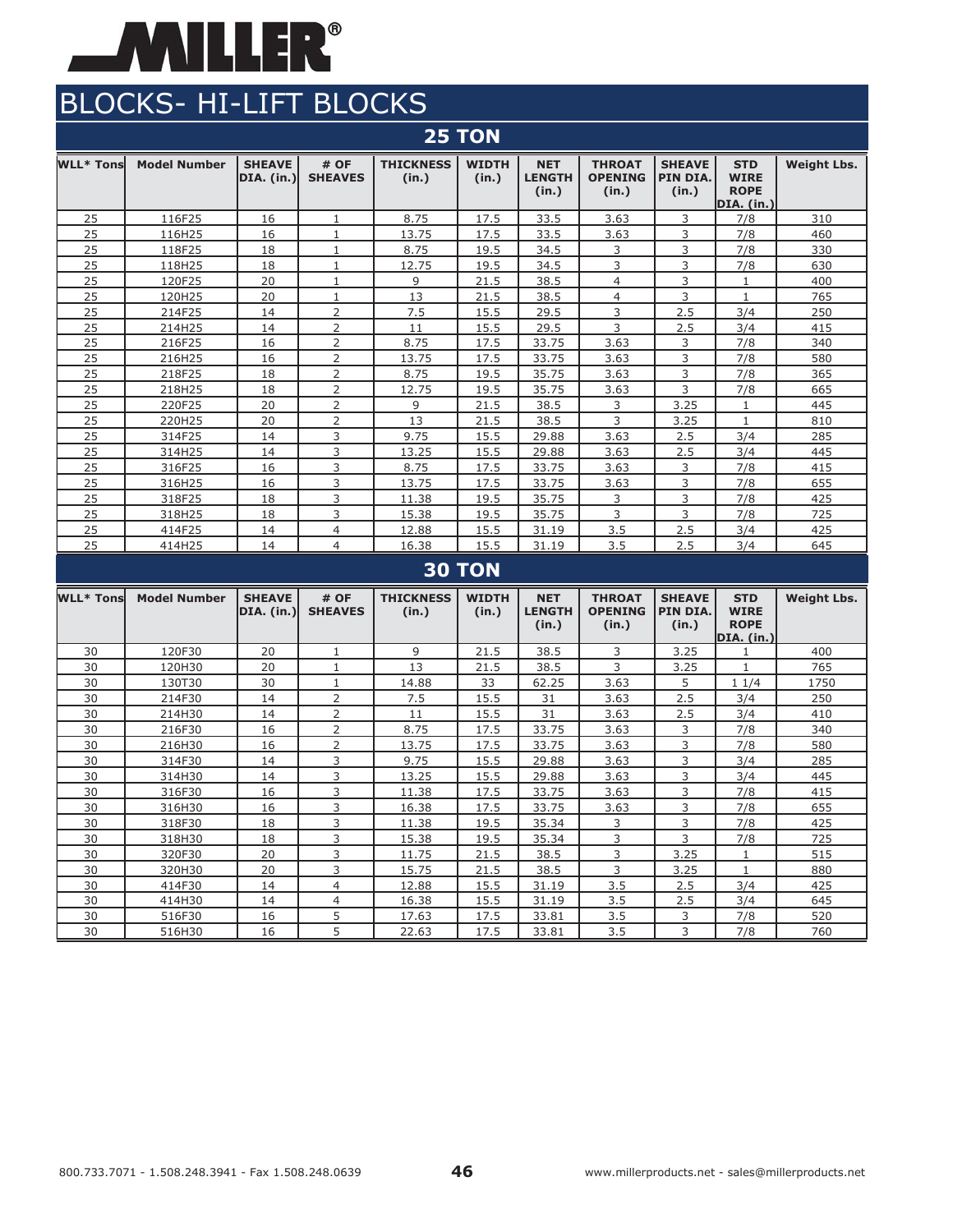

|                  | <b>35 TON</b>       |                             |                        |                           |                       |                                      |                                          |                                    |                                                        |                    |  |  |  |  |
|------------------|---------------------|-----------------------------|------------------------|---------------------------|-----------------------|--------------------------------------|------------------------------------------|------------------------------------|--------------------------------------------------------|--------------------|--|--|--|--|
| <b>WLL* Tons</b> | <b>Model Number</b> | <b>SHEAVE</b><br>DIA. (in.) | # OF<br><b>SHEAVES</b> | <b>THICKNESS</b><br>(in.) | <b>WIDTH</b><br>(in.) | <b>NET</b><br><b>LENGTH</b><br>(in.) | <b>THROAT</b><br><b>OPENING</b><br>(in.) | <b>SHEAVE</b><br>PIN DIA.<br>(in.) | <b>STD</b><br><b>WIRE</b><br><b>ROPE</b><br>DIA. (in.) | <b>Weight Lbs.</b> |  |  |  |  |
| 35               | 124T35              | 24                          | 1                      | 11.5                      | 26.63                 | 56.81                                | 3.75                                     | 3.5                                | 11/8                                                   | 1255               |  |  |  |  |
| 35               | 124TF35             | 24                          | $\mathbf{1}$           | 12                        | 26.63                 | 50.81                                | 3.75                                     | 3.5                                | 11/8                                                   | 830                |  |  |  |  |
| 35               | 216F35              | 16                          | $\overline{2}$         | 8.75                      | 17.5                  | 36.38                                | 3.75                                     | 3                                  | 7/8                                                    | 385                |  |  |  |  |
| 35               | 216H35              | 16                          | $\overline{2}$         | 13.75                     | 17.5                  | 36.38                                | 3.75                                     | 3                                  | 7/8                                                    | 625                |  |  |  |  |
| 35               | 218F35              | 18                          | $\overline{2}$         | 8.75                      | 19.5                  | 38.5                                 | 3.75                                     | 3                                  | 7/8                                                    | 410                |  |  |  |  |
| 35               | 218H35              | 18                          | $\overline{2}$         | 12.75                     | 19.5                  | 38.5                                 | 3.75                                     | 3                                  | 7/8                                                    | 710                |  |  |  |  |
| 35               | 220F35              | 20                          | 2                      | 9                         | 21.5                  | 41.13                                | 3.75                                     | 3.25                               | 1                                                      | 495                |  |  |  |  |
| 35               | 220H35              | 20                          | $\overline{2}$         | 13                        | 21.5                  | 41.13                                | 3.75                                     | 3.25                               | $\mathbf{1}$                                           | 860                |  |  |  |  |
| 35               | 224T35              | 24                          | $\overline{2}$         | 11.5                      | 26                    | 56.81                                | 3.75                                     | 3.5                                | 11/8                                                   | 1360               |  |  |  |  |
| 35               | 224TF35             | 24                          | 2                      | 12                        | 26.63                 | 50.81                                | 3.75                                     | 3.5                                | 11/8                                                   | 945                |  |  |  |  |
| 35               | 314F35              | 14                          | 3                      | 975                       | 15.5                  | 33.5                                 | 3.63                                     | 2.5                                | 3/4                                                    | 365                |  |  |  |  |
| 35               | 314H35              | 14                          | 3                      | 13.25                     | 15.5                  | 33.5                                 | 3.63                                     | 2.5                                | 3/4                                                    | 585                |  |  |  |  |
| 35               | 316F35              | 16                          | 3                      | 11.38                     | 17.5                  | 36.38                                | 3.75                                     | 3                                  | 7/8                                                    | 455                |  |  |  |  |
| 35               | 316H35              | 16                          | 3                      | 16.38                     | 17.5                  | 36.38                                | 3.75                                     | 3                                  | 7/8                                                    | 695                |  |  |  |  |
| 35               | 318F35              | 18                          | 3                      | 11.38                     | 19.5                  | 38.38                                | 3.75                                     | 3                                  | 7/8                                                    | 465                |  |  |  |  |
| 35               | 318H35              | 18                          | 3                      | 15.38                     | 19.5                  | 38.38                                | 3.75                                     | 3                                  | 7/8                                                    | 765                |  |  |  |  |
| 35               | 320F35              | 20                          | 3                      | 11.75                     | 21.5                  | 41.38                                | 3.75                                     | 3.25                               | $\mathbf{1}$                                           | 565                |  |  |  |  |
| 35               | 320H35              | 20                          | 3                      | 15.75                     | 21.5                  | 41.38                                | 3.75                                     | 3.25                               | $\mathbf{1}$                                           | 930                |  |  |  |  |
| 35               | 414F35              | 14                          | $\overline{4}$         | 12.88                     | 15.5                  | 34.06                                | 3.75                                     | 2.5                                | 3/4                                                    | 465                |  |  |  |  |
| 35               | 414H35              | 14                          | $\overline{4}$         | 16.38                     | 15.5                  | 34.06                                | 3.75                                     | 2.5                                | 3/4                                                    | 685                |  |  |  |  |
| 35               | 416F35              | 16                          | $\overline{4}$         | 14.75                     | 17.5                  | 36.38                                | 3.75                                     | 3                                  | 7/8                                                    | 585                |  |  |  |  |
| 35               | 416H35              | 16                          | $\overline{4}$         | 19.75                     | 17.5                  | 36.38                                | 3.75                                     | 3                                  | 7/8                                                    | 825                |  |  |  |  |
| 35               | 514F35              | 14                          | 5                      | 15.75                     | 15.5                  | 33.94                                | 3.75                                     | 2.5                                | 3/4                                                    | 600                |  |  |  |  |
| 35               | 514H35              | 14                          | 5                      | 19.25                     | 15.5                  | 33.94                                | 3.75                                     | 2.5                                | 3/4                                                    | 820                |  |  |  |  |
| 35               | 516F35              | 16                          | 5                      | 17.63                     | 17.5                  | 37.94                                | 3.75                                     | 3                                  | 7/8                                                    | 780                |  |  |  |  |
| 35               | 516H35              | 16                          | 5                      | 22.63                     | 17.5                  | 37.94                                | 3.75                                     | 3                                  | 7/8                                                    | 1020               |  |  |  |  |

### **40 TON**

| <b>WLL* Tons</b> | <b>Model Number</b> | <b>SHEAVE</b><br>DIA. (in.) | # OF<br><b>SHEAVES</b> | <b>THICKNESS</b><br>(in.) | <b>WIDTH</b><br>(in.) | <b>NET</b><br><b>LENGTH</b><br>(in.) | <b>THROAT</b><br><b>OPENING</b><br>(in.) | <b>SHEAVE</b><br>PIN DIA.<br>(in.) | <b>STD</b><br><b>WIRE</b><br><b>ROPE</b><br>DIA. (in.) | <b>Weight Lbs.</b> |
|------------------|---------------------|-----------------------------|------------------------|---------------------------|-----------------------|--------------------------------------|------------------------------------------|------------------------------------|--------------------------------------------------------|--------------------|
| 40               | 124T40              | 24                          | $\mathbf{1}$           | 11.5                      | 26.63                 | 56.68                                | 3.75                                     | 3.5                                | 11/8                                                   | 1255               |
| 40               | 124TF40             | 24                          | 1                      | 12                        | 26.63                 | 56.68                                | 3.75                                     | 3.5                                | 11/8                                                   | 830                |
| 40               | 130T40              | 30                          | $\mathbf{1}$           | 14.88                     | 33                    | 65.81                                | 3.75                                     | 5                                  | 11/4                                                   | 1750               |
| 40               | 220F40              | 20                          | $\overline{2}$         | 9                         | 21.5                  | 41.88                                | 3.75                                     | 3.25                               | 1                                                      | 495                |
| 40               | 220H40              | 20                          | $\overline{2}$         | 13                        | 21.5                  | 41.88                                | 3.75                                     | 3.25                               | $\mathbf{1}$                                           | 860                |
| 40               | 224T40              | 24                          | $\overline{2}$         | 11.5                      | 26                    | 56.81                                | 3.75                                     | 3.5                                | 11/8                                                   | 1360               |
| 40               | 224TF40             | 24                          | $\overline{2}$         | 12                        | 26.63                 | 50.81                                | 3.75                                     | 3.5                                | 11/8                                                   | 945                |
| 40               | 230T40              | 30                          | $\overline{2}$         | 14.88                     | 33                    | 65.81                                | 3.75                                     | 5                                  | 11/4                                                   | 1900               |
| 40               | 316F40              | 16                          | 3                      | 11.38                     | 17.5                  | 35.38                                | 3.75                                     | 3                                  | 7/8                                                    | 455                |
| 40               | 316H40              | 16                          | 3                      | 16.38                     | 17.5                  | 35.38                                | 3.75                                     | 3                                  | 7/8                                                    | 695                |
| 40               | 318F40              | 18                          | 3                      | 11.38                     | 19.5                  | 38.88                                | 3.75                                     | $\overline{3}$                     | 7/8                                                    | 465                |
| 40               | 318H40              | 18                          | 3                      | 15.38                     | 19.5                  | 38.88                                | 3.75                                     | 3                                  | 7/8                                                    | 765                |
| 40               | 320F40              | 20                          | 3                      | 11.75                     | 21.5                  | 42.06                                | 3.75                                     | 3.25                               | $\mathbf{1}$                                           | 565                |
| 40               | 320H40              | 20                          | 3                      | 15.75                     | 21.5                  | 42.06                                | 3.75                                     | 3.25                               | $\mathbf{1}$                                           | 930                |
| 40               | 414F40              | 14                          | $\overline{4}$         | 13                        | 15.5                  | 35.25                                | 3.75                                     | 2.5                                | 3/4                                                    | 465                |
| 40               | 414H40              | 14                          | $\overline{4}$         | 16.5                      | 15.5                  | 35.25                                | 3.75                                     | 2.5                                | 3/4                                                    | 685                |
| 40               | 416F40              | 16                          | $\overline{4}$         | 14.75                     | 17.5                  | 37.88                                | 3.75                                     | 3                                  | 7/8                                                    | 585                |
| 40               | 416H40              | 16                          | $\overline{4}$         | 19.75                     | 17.5                  | 37.88                                | 3.75                                     | 3                                  | 7/8                                                    | 825                |
| 40               | 418F40              | 18                          | $\overline{4}$         | 14.75                     | 19.5                  | 39.63                                | 3.75                                     | $\overline{3}$                     | 7/8                                                    | 640                |
| 40               | 418H40              | 18                          | $\overline{4}$         | 18.75                     | 19.5                  | 39.63                                | 3.75                                     | 3                                  | 7/8                                                    | 940                |
| 40               | 514F40              | 14                          | 5                      | 15.75                     | 15.5                  | 34.06                                | 3.75                                     | 2.5                                | 3/4                                                    | 600                |
| 40               | 514H40              | 14                          | 5                      | 19.25                     | 15.5                  | 34.06                                | 3.75                                     | 2.5                                | 3/4                                                    | 820                |
| 40               | 516F40              | 16                          | 5                      | 17.63                     | 17.5                  | 37.88                                | 3.75                                     | 3                                  | 7/8                                                    | 770                |
| 40               | 516H40              | 16                          | 5                      | 22.63                     | 17.5                  | 37.88                                | 3.75                                     | 3                                  | 7/8                                                    | 1040               |
| 40               | 616F40              | 16                          | 6                      | 20                        | 17.5                  | 37.88                                | 3.75                                     | 3                                  | 7/8                                                    | 830                |
| 40               | 616H40              | 16                          | 6                      | 25                        | 17.5                  | 37.88                                | 3.75                                     | 3                                  | 7/8                                                    | 1100               |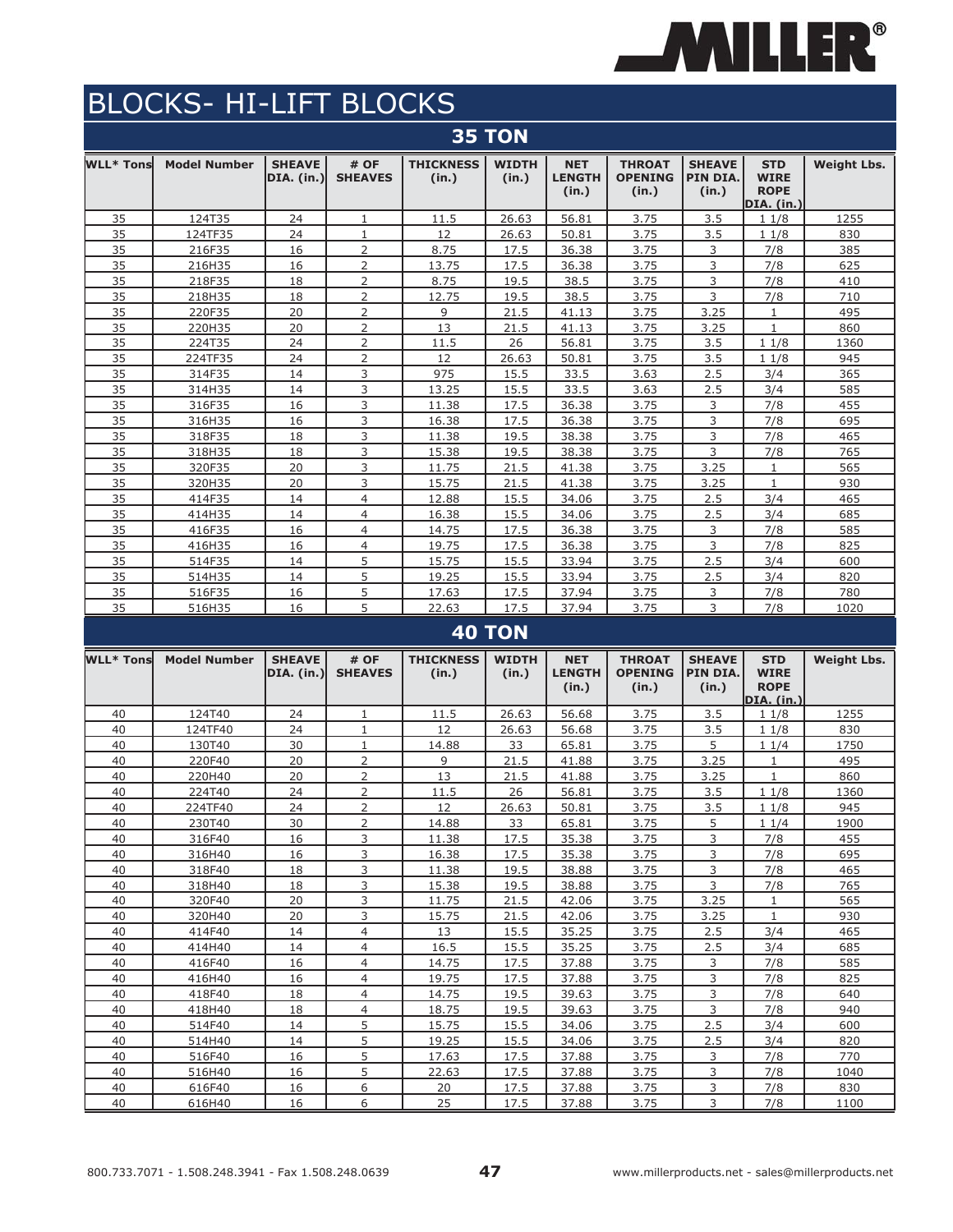

|                                                                                           | <b>45 TON</b>       |                              |                        |                           |                       |                                      |                                          |                                    |                                                        |                    |  |  |  |  |
|-------------------------------------------------------------------------------------------|---------------------|------------------------------|------------------------|---------------------------|-----------------------|--------------------------------------|------------------------------------------|------------------------------------|--------------------------------------------------------|--------------------|--|--|--|--|
| WLL* Tonsl                                                                                | <b>Model Number</b> | <b>SHEAVE</b><br> DIA. (in.) | # OF<br><b>SHEAVES</b> | <b>THICKNESS</b><br>(in.) | <b>WIDTH</b><br>(in.) | <b>NET</b><br><b>LENGTH</b><br>(in.) | <b>THROAT</b><br><b>OPENING</b><br>(in.) | <b>SHEAVE</b><br>PIN DIA.<br>(in.) | <b>STD</b><br><b>WIRE</b><br><b>ROPE</b><br>DIA. (in.) | <b>Weight Lbs.</b> |  |  |  |  |
| 45                                                                                        | 220F45              | 20                           | 2                      | 9                         | 21.5                  | 41.88                                | 4.25                                     | 3.25                               |                                                        | 640                |  |  |  |  |
| 45                                                                                        | 220H45              | 20                           | $\overline{2}$         | 13                        | 21.5                  | 41.88                                | 4.25                                     | 3.25                               | $\mathbf{1}$                                           | 900                |  |  |  |  |
| 2<br>45<br>24<br>11.5<br>26.63<br>58.69<br>224T45<br>4.25<br>3.5<br>11/8<br>1000          |                     |                              |                        |                           |                       |                                      |                                          |                                    |                                                        |                    |  |  |  |  |
| 2<br>45<br>24<br>224TF45<br>12<br>26.63<br>52.69<br>4.25<br>3.5<br>11/8<br>1375           |                     |                              |                        |                           |                       |                                      |                                          |                                    |                                                        |                    |  |  |  |  |
| 45                                                                                        | 318F45              | 18                           | 3                      | 11.38                     | 19.5                  | 39.38                                | 4.25                                     | 3                                  | 7/8                                                    | 525                |  |  |  |  |
| 45                                                                                        | 318H45              | 18                           | 3                      | 15.38                     | 19.5                  | 39.38                                | 4.25                                     | 3                                  | 7/8                                                    | 825                |  |  |  |  |
| 45                                                                                        | 320F45              | 20                           | 3                      | 11.75                     | 21.5                  | 42.13                                | 4.25                                     | 3.25                               | 1                                                      | 535                |  |  |  |  |
| 45                                                                                        | 320H45              | 20                           | 3                      | 15.75                     | 21.5                  | 42.13                                | 4.25                                     | 3.25                               | $\mathbf{1}$                                           | 900                |  |  |  |  |
| 45                                                                                        | 416F45              | 16                           | 4                      | 14.75                     | 17.5                  | 37.5                                 | 4.25                                     | 3                                  | 7/8                                                    | 705                |  |  |  |  |
| 45                                                                                        | 416H45              | 16                           | $\overline{4}$         | 19.75                     | 17.5                  | 38.5                                 | 4.25                                     | 3                                  | 7/8                                                    | 975                |  |  |  |  |
| 3<br>18<br>45<br>418F45<br>$\overline{4}$<br>15.25<br>19.5<br>41.63<br>4.25<br>7/8<br>760 |                     |                              |                        |                           |                       |                                      |                                          |                                    |                                                        |                    |  |  |  |  |
| 3<br>45<br>18<br>19.25<br>19.5<br>4.25<br>7/8<br>418H45<br>4<br>41.63<br>1050             |                     |                              |                        |                           |                       |                                      |                                          |                                    |                                                        |                    |  |  |  |  |
| 45                                                                                        | 514F45              | 14                           | 5                      | 15.75                     | 15.5                  | 35.5                                 | 4.25                                     | 2.5                                | 3/4                                                    | 605                |  |  |  |  |
| 45                                                                                        | 514H45              | 14                           | 5                      | 19.25                     | 15.5                  | 35.5                                 | 4.25                                     | 2.5                                | 3/4                                                    | 970                |  |  |  |  |
| 45                                                                                        | 516F45              | 16                           | 5                      | 17.63                     | 17.5                  | 37.5                                 | 4.25                                     | 3                                  | 7/8                                                    | 820                |  |  |  |  |
| 45                                                                                        | 516H45              | 16                           | 5                      | 22.63                     | 17.5                  | 37.5                                 | 4.25                                     | 3                                  | 7/8                                                    | 1090               |  |  |  |  |
|                                                                                           |                     |                              |                        |                           | <b>50 TON</b>         |                                      |                                          |                                    |                                                        |                    |  |  |  |  |

#### **WLL\* Tons Model Number SHEAVE DIA. (in.) # OF SHEAVES THICKNESS (in.) WIDTH (in.) NET LENGTH (in.) THROAT OPENING (in.) SHEAVE PIN DIA. (in.) STD WIRE ROPE DIA. (in.) Weight Lbs.** 50 130T50 30 1 14.88 33 67.69 4.25 5 1 1/4 2000 50 | 136T50 | 36 | 1 | 14.88 | 39 | 74.25 | 4.25 | 5 | | | | 2500 50 220F50 20 2 9 21.5 41.88 4.25 3.25 1 535 50 220H50 20 2 13 21.5 41.88 4.25 3.25 1 900 50 224T50 24 2 11.5 26.63 58.69 4.25 3.5 1 1/8 1375 50 224TF50 24 2 12 26.63 52.69 4.25 3.5 1 1/8 1000 50 230T50 30 2 14.88 33 67.69 4.25 5 1 1/4 2160 50 | 318F50 | 18 | 3 | 11.38 | 19.5 | 39.38 | 4.25 | 3 | 7/8 | 525 50 | 318H50 | 18 | 3 | 15.38 | 19.5 | 39.38 | 4.25 | 3 | 7/8 | 825 50 320F50 20 3 11.75 21.5 42.13 4.25 3.25 1 605 50 320H50 20 3 15.75 21.5 42.13 4.25 3.25 1 970 50 324T50 24 3 16.38 26.63 62.31 4.25 3.5 1 1/8 1740 50 324TF50 24 3 12 26.63 52.69 4.25 3.5 1 1/8 1000 50 | 416F50 | 16 | 4 | 14.75 | 17.5 | 37.5 | 4.25 | 3 | 7/8 | 705 50 | 416H50 | 16 | 4 | 19.75 | 17.5 | 37.5 | 4.25 | 3 | 7/8 | 975 50 418F50 18 4 15.25 19.5 41.63 4.25 3 7/8 760 50 | 418H50 | 18 | 4 | 19.25 | 19.5 | 41.63 | 4.25 | 3 | 7/8 | 1050 50 420F50 20 4 15.5 22 42.13 4.25 3.25 1 800 50 420H50 20 4 19.5 22 42.13 4.25 3.25 1 1200 50 | 516F50 | 16 | 5 | 17.63 | 17.5 | 37.5 | 4.25 | 3 | 7/8 | 820 50 | 516H50 | 16 | 5 | 22.63 | 17.5 | 37.5 | 4.25 | 3 | 7/8 | 1090 50 518F50 18 5 16.63 20 41.63 4.25 3 7/8 1010 50 | 518H50 | 18 | 5 | 20.63 | 20 | 41.63 | 4.25 | 3 | 7/8 | 1300 50 616F50 16 6 30 17.5 37.5 4.25 3 7/8 930 50 616H50 16 6 25 17.5 37.5 4.25 3 7/8 1200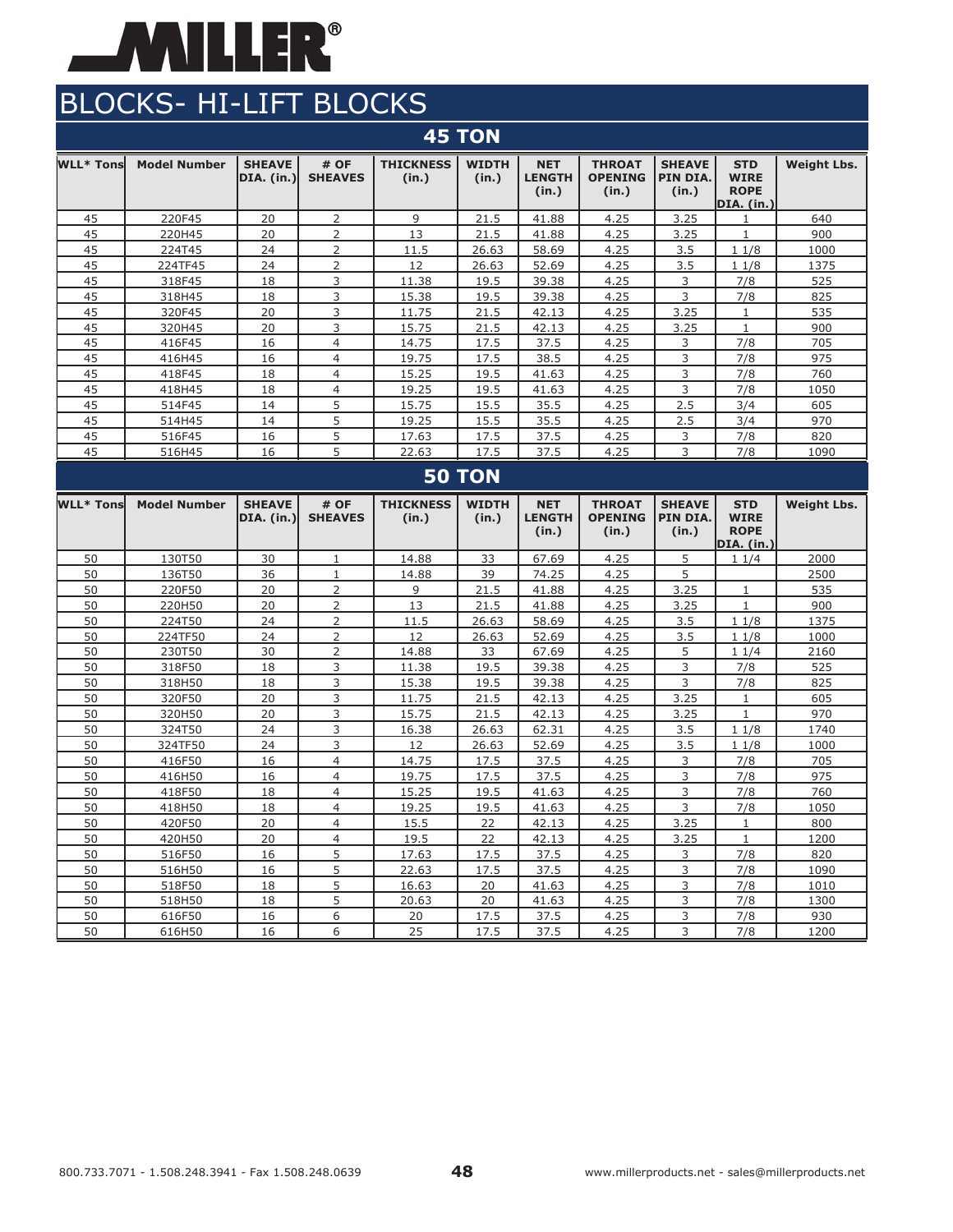

|                  |                     |                             |                         |                           | <b>60 TON</b>         |                                      |                                          |                                    |                                                               |                    |
|------------------|---------------------|-----------------------------|-------------------------|---------------------------|-----------------------|--------------------------------------|------------------------------------------|------------------------------------|---------------------------------------------------------------|--------------------|
| <b>WLL* Tons</b> | <b>Model Number</b> | <b>SHEAVE</b><br>DIA. (in.) | # OF<br><b>SHEAVES</b>  | <b>THICKNESS</b><br>(in.) | <b>WIDTH</b><br>(in.) | <b>NET</b><br><b>LENGTH</b><br>(in.) | <b>THROAT</b><br><b>OPENING</b><br>(in.) | <b>SHEAVE</b><br>PIN DIA.<br>(in.) | <b>STD</b><br><b>WIRE</b><br><b>ROPE</b><br><b>DIA.</b> (in.) | <b>Weight Lbs.</b> |
| 60               | 130T60              | 30                          | 1                       | 14.88                     | 33                    | 71.75                                | 5.13                                     | 5                                  | 11/4                                                          | 2100               |
| 60               | 224T60              | 24                          | $\overline{2}$          | 11.5                      | 26.63                 | 65.75                                | 5.13                                     | 3.5                                | 11/8                                                          | 1650               |
| 60               | 224TF60             | 24                          | 2                       | 12                        | 26.63                 | 59.75                                | 5.13                                     | 3.5                                | 11/8                                                          | 1100               |
| 60               | 230T60              | 30                          | 2                       | 14.88                     | 33                    | 71.75                                | 5.13                                     | 5                                  | 11/4                                                          | 2250               |
| 60               | 320F60              | 20                          | 3                       | 11.75                     | 21.5                  | 45.88                                | 5.13                                     | 3.5                                | $\mathbf{1}$                                                  | 945                |
| 60               | 320H60              | 20                          | 3                       | 15.75                     | 21.5                  | 45.88                                | 5.13                                     | 3.5                                | $\mathbf{1}$                                                  | 1345               |
| 60               | 324T60              | 24                          | 3                       | 16.38                     | 26.63                 | 65.75                                | 5.13                                     | 3.5                                | 11/8                                                          | 1950               |
| 60               | 324TF60             | 24                          | 3                       | 15.38                     | 26.63                 | 59.75                                | 5.13                                     | 3.5                                | 11/8                                                          | 1450               |
| 60               | 330T60              | 30                          | 3                       | 19.94                     | 33                    | 71.75                                | 5.13                                     | 5                                  | 11/4                                                          | 2735               |
| 60               | 418F60              | 18                          | 4                       | 16.25                     | 19.75                 | 45.88                                | 5.13                                     | 3                                  | 7/8                                                           | 1010               |
| 60               | 418H60              | 18                          | $\overline{4}$          | 20.25                     | 19.75                 | 45.88                                | 5.13                                     | 3                                  | 7/8                                                           | 1300               |
| 60               | 420F60              | 20                          | $\overline{4}$          | 17.25                     | 22                    | 48.38                                | 5.13                                     | 3.5                                | $\mathbf{1}$                                                  | 1110               |
| 60               | 420H60              | 20                          | $\overline{4}$          | 21.25                     | 22                    | 48.38                                | 5.13                                     | 3.5                                | $\mathbf{1}$                                                  | 1510               |
| 60               | 516F60              | 16                          | 5                       | 18.63                     | 17.5                  | 43.5                                 | 5.13                                     | 3                                  | 7/8                                                           | 1060               |
| 60               | 516H60              | 16                          | 5                       | 23.63                     | 17.5                  | 43.5                                 | 5.13                                     | 3                                  | 7/8                                                           | 1330               |
| 60               | 518F60              | 18                          | 5                       | 18.63                     | 20                    | 56.5                                 | 5.13                                     | 3                                  | 7/8                                                           | 1110               |
| 60               | 518H60              | 18                          | 5                       | 18.63                     | 20                    | 56.5                                 | 5.13                                     | 3                                  | 7/8                                                           | 1400               |
| 60               | 520F60              | 20                          | 5                       | 19.75                     | 22                    | 48.38                                | 5.13                                     | 3.5                                | $\mathbf{1}$                                                  | 1315               |
| 60               | 520H60              | 20                          | 5                       | 23.75                     | 22                    | 48.38                                | 5.13                                     | $\overline{4}$                     | 1                                                             | 1715               |
|                  |                     |                             |                         |                           | <b>65 TON</b>         |                                      |                                          |                                    |                                                               |                    |
| WLL* Tons        | <b>Model Number</b> | <b>SHEAVE</b><br>DIA. (in.) | # OF<br><b>SHEAVES</b>  | <b>THICKNESS</b><br>(in.) | <b>WIDTH</b><br>(in.) | <b>NET</b><br><b>LENGTH</b><br>(in.) | <b>THROAT</b><br><b>OPENING</b><br>(in.) | <b>SHEAVE</b><br>PIN DIA.<br>(in.) | <b>STD</b><br><b>WIRE</b><br><b>ROPE</b><br>DIA. (in.)        | <b>Weight Lbs.</b> |
| 65               | 420F65              | 20                          | 4                       | 17.25                     | 22                    | 48.38                                | 5.13                                     | 3.5                                | 1                                                             | 1110               |
| 65               | 420H65              | 20                          | 4                       | 21.25                     | 22                    | 48.38                                | 5.13                                     | 3.5                                | 1                                                             | 1510               |
| 65               | 516F65              | 16                          | 5                       | 18.63                     | 17.5                  | 43.5                                 | 5.13                                     | 3                                  | 7/8                                                           | 830                |
| 65               | 516H65              | 16                          | 5                       | 23.63                     | 17.5                  | 43.5                                 | 5.13                                     | 3                                  | 7/8                                                           | 1100               |
| 65               | 518F65              | 18                          | 5                       | 18.63                     | 20                    | 56.5                                 | 5.13                                     | 3                                  | 7/8                                                           | 1100               |
| 65               | 518H65              | 18                          | 5                       | 22.63                     | 20                    | 56.5                                 | 5.13                                     | 3                                  | 7/8                                                           | 1400               |
| 65               | 520F65              | 20                          | 5                       | 19.75                     | 22                    | 48.38                                | 5.13                                     | 3.5                                | $\mathbf{1}$                                                  | 1315               |
| 65               | 520H65              | 20                          | 5                       | 23.75                     | 22                    | 48.38                                | 5.13                                     | 3.5                                | 1                                                             | 1715               |
| 65               | 620F65              | 20                          | 6                       | 22.25                     | 22                    | 48.13                                | 5.38                                     | 3.5                                | $1\,$                                                         | 1450               |
| 65               | 620H65              | 20                          | 6                       | 26.25                     | 22                    | 48.13                                | 5.38                                     | 3.5                                | $\mathbf{1}$                                                  | 1850               |
|                  |                     |                             |                         |                           | <b>75 TON</b>         |                                      |                                          |                                    |                                                               |                    |
|                  |                     |                             |                         |                           |                       |                                      |                                          |                                    |                                                               |                    |
| <b>WLL* Tons</b> | <b>Model Number</b> | <b>SHEAVE</b><br>DIA. (in.) | # OF<br><b>SHEAVES</b>  | <b>THICKNESS</b><br>(in.) | <b>WIDTH</b><br>(in.) | <b>NET</b><br><b>LENGTH</b><br>(in.) | <b>THROAT</b><br><b>OPENING</b><br>(in.) | <b>SHEAVE</b><br>PIN DIA.<br>(in.) | <b>STD</b><br><b>WIRE</b><br><b>ROPE</b><br>DIA. (in.)        | <b>Weight Lbs.</b> |
| 75               | 136T75              | 36                          | $\mathbf{1}$            | 14.88                     | 42.5                  | 80.81                                | 5.88                                     | $\overline{5}$                     |                                                               | 2800               |
| 75               | 230T75              | 30                          | $\overline{2}$          | 14.88                     | 33                    | 74.31                                | 5.88                                     | 5                                  | 11/4                                                          | 2500               |
| 75               | 236T75              | 36                          | $\overline{2}$          | 14.88                     | 42.5                  | 80.81                                | 5.88                                     | 5                                  |                                                               | 3000               |
| 75               | 320F75              | 20                          | 3                       | 11.75                     | 21.5                  | 50.25                                | 5.88                                     | 3.5                                | $\mathbf{1}$                                                  | 1045               |
| 75               | 320H75              | 20                          | 3                       | 15.75                     | 21.5                  | 50.25                                | 5.88                                     | 3.5                                | $\mathbf{1}$                                                  | 1445               |
| 75               | 324T75              | 24                          | $\overline{\mathbf{3}}$ | 16.38                     | 26.56                 | 68.31                                | 5.88                                     | 3.5                                | 11/8                                                          | 2220               |
| 75               | 324TF75             | 24                          | 3                       | 15.38                     | 26.63                 | 62.44                                | 5.88                                     | 3.5                                | 11/8                                                          | 1550               |
| 75               | 330T75              | 30                          | 3                       | 19.94                     | 33                    | 74.31                                | 5.88                                     | 5                                  | 11/4                                                          | 2835               |
| 75               | 420F75              | 20                          | $\overline{4}$          | 16.75                     | 22                    | 50.63                                | 5.88                                     | 3.5                                | $\mathbf{1}$                                                  | 1275               |
| 75               | 420H75              | 20                          | $\overline{4}$          | 20.75                     | 22                    | 50.63                                | 5.88                                     | 3.5                                | $\mathbf{1}$                                                  | 1675               |
| 75               | 424T75              | 24                          | $\overline{4}$          | 19.75                     | 26.5                  | 68.31                                | 5.88                                     | 3.5                                | 11/8                                                          | 2200               |
| 75               | 424TF75             | 24                          | $\overline{4}$          | 20.25                     | 26.63                 | 62.44                                | 5.88                                     | 3.5                                | 11/8                                                          | 1770               |
| 75               | 430T75              | 30                          | $\overline{4}$          | 23.31                     | 33                    | 74.31                                | 5.88                                     | 5                                  | 11/4                                                          | 3625               |
| 75               | 520F75              | 20                          | 5                       | 19.75                     | 22                    | 51                                   | 5.88                                     | 3.5                                | $\mathbf{1}$                                                  | 1435               |
| 75               | 520H75              | 20                          | 5                       | 23.75                     | 22                    | 51                                   | 5.88                                     | 3.5                                | $\mathbf{1}$                                                  | 1835               |
| 75               | 620F75              | 20                          | 6                       | 22.25                     | 22                    | 49.5                                 | 5.88                                     | 3.5                                | $\mathbf{1}$                                                  | 1550               |
| 75               | 620H75              | 20                          | 6                       | 26.25                     | 22                    | 49.5                                 | 5.88                                     | 3.5                                | $\mathbf{1}$                                                  | 1950               |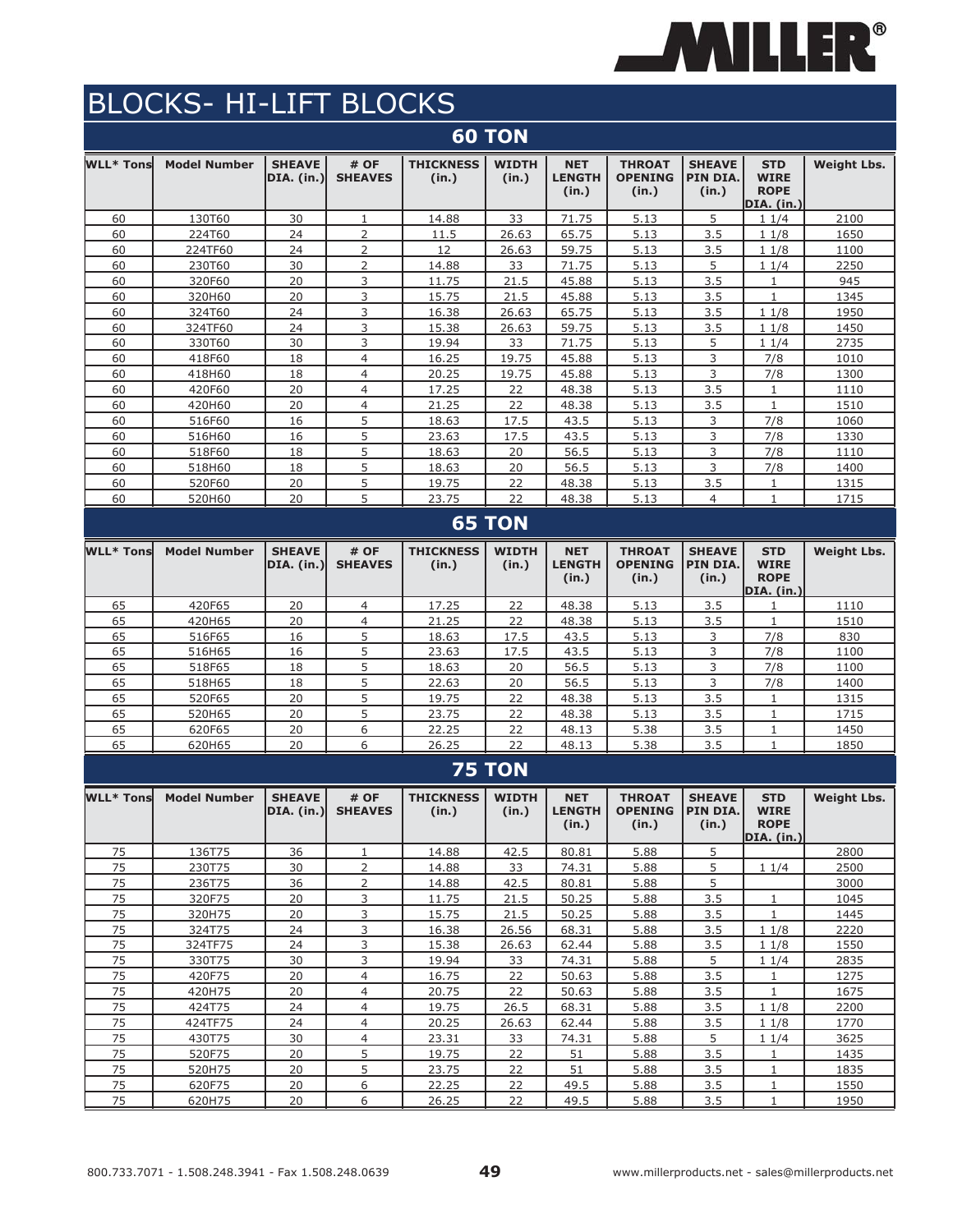

| <b>80 TON</b>    |                     |                                    |                        |                           |                       |                                      |                                          |                                    |                                                        |                    |  |  |
|------------------|---------------------|------------------------------------|------------------------|---------------------------|-----------------------|--------------------------------------|------------------------------------------|------------------------------------|--------------------------------------------------------|--------------------|--|--|
| <b>WLL* Tons</b> | <b>Model Number</b> | <b>SHEAVE</b><br><b>DIA.</b> (in.) | # OF<br><b>SHEAVES</b> | <b>THICKNESS</b><br>(in.) | <b>WIDTH</b><br>(in.) | <b>NET</b><br><b>LENGTH</b><br>(in.) | <b>THROAT</b><br><b>OPENING</b><br>(in.) | <b>SHEAVE</b><br>PIN DIA.<br>(in.) | <b>STD</b><br><b>WIRE</b><br><b>ROPE</b><br>DIA. (in.) | <b>Weight Lbs.</b> |  |  |
| 80               | 324T80              | 24                                 | 3                      | 16.38                     | 26.63                 | 68.31                                | 5.88                                     | 3.5                                | 11/8                                                   | 2220               |  |  |
| 80               | 324TF80             | 24                                 | 3                      | 15.38                     | 26.63                 | 62.44                                | 5.88                                     | 3.5                                | 11/8                                                   | 1550               |  |  |
| 80               | 420F80              | 20                                 | $\overline{4}$         | 16.75                     | 21.5                  | 50.5                                 | 5.88                                     | 3.5                                | 1                                                      | 1275               |  |  |
| 80               | 420H80              | 20                                 | 4                      | 20.75                     | 21.5                  | 50.5                                 | 5.88                                     | 3.5                                | $\mathbf{1}$                                           | 1675               |  |  |
| 80               | 424T80              | 24                                 | $\overline{4}$         | 19.75                     | 26.5                  | 68.44                                | 5.88                                     | 3.5                                | 11/8                                                   | 2200               |  |  |
| 80               | 424TF80             | 24                                 | $\overline{4}$         | 20.25                     | 26.63                 | 62.44                                | 5.88                                     | 3.5                                | 11/8                                                   | 1770               |  |  |
| 80               | 520F80              | 20                                 | 5                      | 19.75                     | 22                    | 51                                   | 5.88                                     | 3.5                                | 1                                                      | 1435               |  |  |
| 80               | 520H80              | 20                                 | 5                      | 23.75                     | 22                    | 51                                   | 5.88                                     | 3.5                                | 1                                                      | 1835               |  |  |
| 80               | 524T80              | 24                                 | 5                      | 24.38                     | 26.63                 | 68.81                                | 5.88                                     | 3.5                                | 11/8                                                   | 2450               |  |  |
| 80               | 524TF80             | 24                                 | 5                      | 24.88                     | 26.63                 | 62.81                                | 5.88                                     | 3.5                                | 11/8                                                   | 2140               |  |  |
| <b>90 TON</b>    |                     |                                    |                        |                           |                       |                                      |                                          |                                    |                                                        |                    |  |  |
|                  |                     |                                    |                        |                           |                       |                                      |                                          |                                    |                                                        |                    |  |  |
| <b>WLL* Tons</b> | <b>Model Number</b> | <b>SHEAVE</b><br><b>DIA.</b> (in.) | # OF<br><b>SHEAVES</b> | <b>THICKNESS</b><br>(in.) | <b>WIDTH</b><br>(in.) | <b>NET</b><br><b>LENGTH</b><br>(in.) | <b>THROAT</b><br><b>OPENING</b><br>(in.) | <b>SHEAVE</b><br>PIN DIA.<br>(in.) | <b>STD</b><br><b>WIRE</b><br><b>ROPE</b>               | <b>Weight Lbs.</b> |  |  |
| 90               | 324T90              | 24                                 | 3                      | 16.38                     | 26.63                 | 70.31                                | 5.38                                     | 3.5                                | DIA. (in.)<br>11/8                                     | 2385               |  |  |
| 90               | 324TF90             | 24                                 | 3                      | 15.38                     | 26.63                 | 30.75                                | 5.38                                     | 3.5                                | 11/8                                                   | 1715               |  |  |
| 90               | 424T90              | 24                                 | $\overline{4}$         | 19.75                     | 26.5                  | 70.18                                | 5.38                                     | 3.5                                | 11/8                                                   | 2365               |  |  |
| 90               | 424TF90             | 24                                 | $\overline{4}$         | 20.25                     | 26.63                 | 60.75                                | 5.38                                     | 3.5                                | 11/8                                                   | 1935               |  |  |
| 90               | 520F90              | 20                                 | 5                      | 19.75                     | 22                    | 53.5                                 | 5.38                                     | 3.5                                | $\mathbf{1}$                                           | 1600               |  |  |
| 90               | 520H90              | 20                                 | 5                      | 23.75                     | 22                    | 53.5                                 | 5.38                                     | 3.5                                | $\mathbf{1}$                                           | 2000               |  |  |
| 90               | 524TF90             | 24                                 | 5                      | 24.88                     | 26.63                 | 64.88                                | 5.38                                     | 3.5                                | 11/8                                                   | 2615               |  |  |
| 90               | 620F90              | 20                                 | 6                      | 22.25                     | 22                    | 53.5                                 | 5.38                                     | 3.5                                | 1                                                      | 1750               |  |  |
| 90               | 620H90              | 20                                 | 6                      | 26.25                     | 22                    | 53.5                                 | 5.38                                     | 3.5                                | 1                                                      | 2150               |  |  |
| 90               | 624T90              | 24                                 | 6                      | 28                        | 26                    | 70.25                                | 5.38                                     | 3.5                                | 11/8                                                   | 3170               |  |  |
| 90               | 624TF90             | 24                                 | 6                      | 27                        | 26.63                 | 64.75                                | 5.38                                     | 3.5                                | 11/8                                                   | 2800               |  |  |

#### **WLL\* Tons Model Number SHEAVE DIA. (in.) # OF SHEAVES THICKNESS (in.) WIDTH (in.) NET LENGTH (in.) THROAT OPENING (in.) SHEAVE PIN DIA. (in.) STD WIRE ROPE DIA. (in.) Weight Lbs.** 100 | 136T100 | 36 | 1 | 14.88 | 42.5 | 86.38 | 5.38 | 5 | | | | | | | | 3250 100 236T100 36 2 14.88 42.5 86.38 5.38 5 3450 100 | 324T100 | 24 | 3 | 16.38 | 26.63 | 73.88 | 5.38 | 3.5 | 1 1/8 | 2535 100 324TF100 24 3 15.38 26.63 67.75 5.38 3.5 1 1/8 1800 100 330T100 30 30 19.94 33 79.88 5.38 5 1 1/4 3175 100 | 336T100 | 36 | 3 | 19.94 | 42.5 | 86.38 | 5.38 | 5 | | | | | 3900 100 424T100 424 4 19.75 26.5 73.75 5.38 3.5 1 1/8 2515 100 424TF100 24 4 20.25 26.63 67.75 5.38 3.5 1 1/8 2015 100 | 430T100 | 30 | 4 | 23.31 | 36 | 79.88 | 5.38 | 5 | 1 1/4 | 3725 100 436T100 36 4 23.31 42.5 86.38 5.38 5 4 4490 100 | 520F100 | 20 | 5 | 19.75 | 22 | 54.13 | 5.38 | 3.5 | 1 | 2110 100 | 520H100 | 20 | 5 | 23.75 | 22 | 54.13 | 5.38 | 3.5 | 1 | 2575 100 | 524T100 | 24 | 5 | 24.38 | 26.63 | 74.25 | 5.38 | 3.5 | 1 $1/8$  | 2970 100 | 524TF100 | 24 | 5 | 24.88 | 26.63 | 67.75 | 5.38 | 3.5 | 1 1/8 | 2500 100 | 530T100 | 30 | 5 | 28 | 36 | 79.88 | 5.38 | 5 | 1 1/4 | 4530 100 | 536T100 | 36 | 5 | 28 | 42.5 | 86.38 | 5.38 | 5 | | 5340 100 620F100 20 6 22.25 22 54.13 5.38 3.5 1 2000 100 620H100 | 20 | 6 | 26.25 | 22 | 54.13 | 5.38 | 3.5 | 1 | 2400 100 624T100 424 6 28 26 74.25 5.38 3.5 1 1/8 3320 100 624TF100 24 6 27 26.63 64.75 5.38 3.5 1 1/8 2875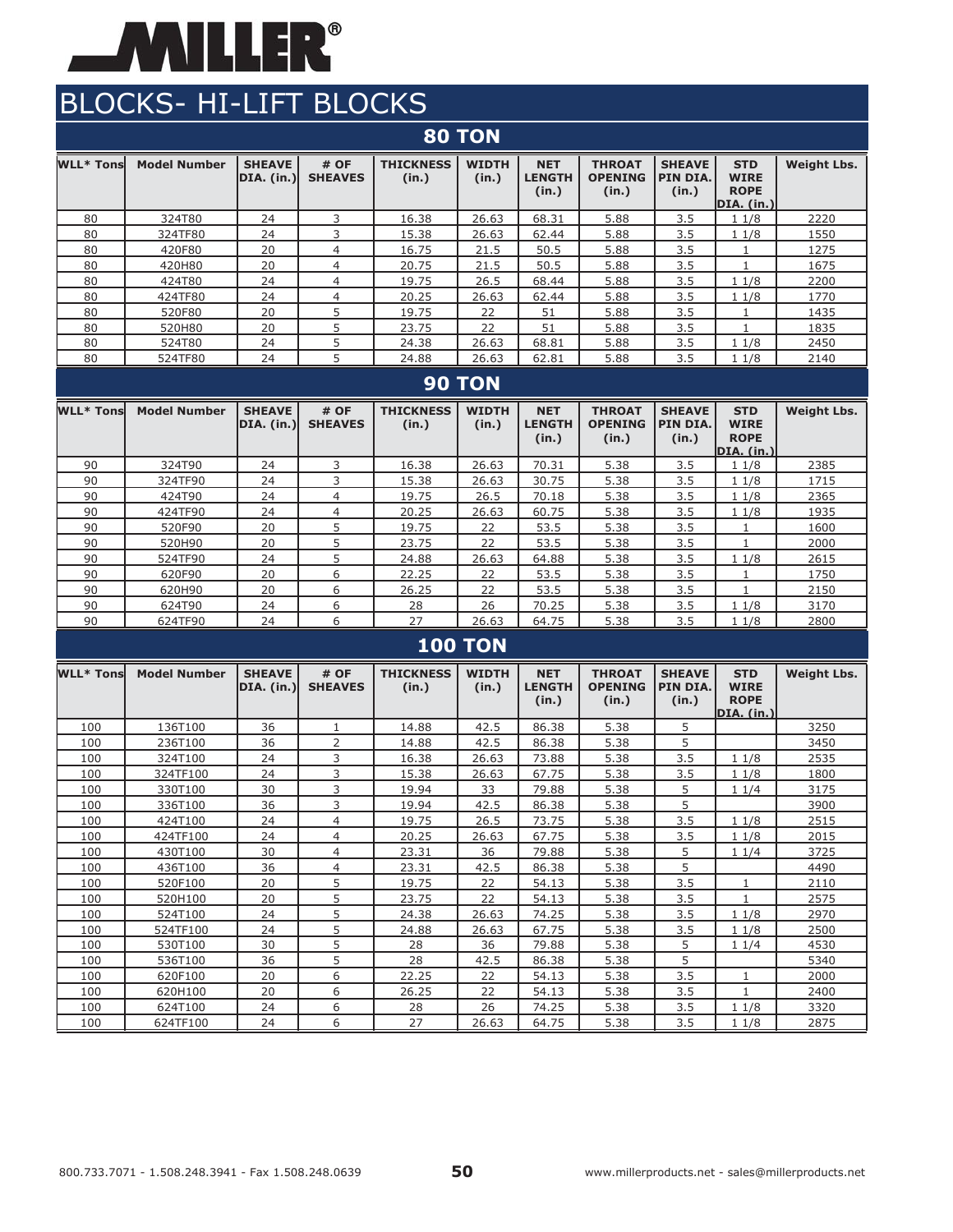

|                  |                     |                             |                        |                           | <b>115 TON</b>        |                                      |                                          |                                    |                                                               |                    |
|------------------|---------------------|-----------------------------|------------------------|---------------------------|-----------------------|--------------------------------------|------------------------------------------|------------------------------------|---------------------------------------------------------------|--------------------|
| <b>WLL* Tons</b> | <b>Model Number</b> | <b>SHEAVE</b><br>DIA. (in.) | # OF<br><b>SHEAVES</b> | <b>THICKNESS</b><br>(in.) | <b>WIDTH</b><br>(in.) | <b>NET</b><br><b>LENGTH</b><br>(in.) | <b>THROAT</b><br><b>OPENING</b><br>(in.) | <b>SHEAVE</b><br>PIN DIA.<br>(in.) | <b>STD</b><br><b>WIRE</b><br><b>ROPE</b><br><b>DIA.</b> (in.) | <b>Weigth Lbs.</b> |
| 115              | 424T115             | 24                          | 4                      | 19.75                     | 26.5                  | 73.75                                | 5.38                                     | 3.5                                | 11/8                                                          | 2515               |
| 115              | 424TF115            | 24                          | $\overline{4}$         | 20.25                     | 26.63                 | 67.75                                | 5.38                                     | 3.5                                | 11/8                                                          | 2015               |
| 115              | 524TF115            | 24                          | 5                      | 24.88                     | 26.63                 | 67.75                                | 5.38                                     | 3.5                                | 11/8                                                          | 2500               |
| 115              | 620F115             | 20                          | 6                      | 22.25                     | 22                    | 54.13                                | 5.38                                     | 3.5                                | 1                                                             | 2000               |
| 115              | 620H115             | 20                          | 6                      | 26.25                     | 22                    | 54.13                                | 5.38                                     | 3.5                                | $\mathbf{1}$                                                  | 2400               |
| 115              | 624T115             | 24                          | 6                      | 28                        | 26                    | 74.25                                | 5.38                                     | 3.5                                | 11/8                                                          | 3320               |
| 115              | 624TF115            | 24                          | 6                      | 27                        | 26.63                 | 64.75                                | 5.38                                     | 3.5                                | 11/8                                                          | 2875               |
|                  |                     |                             |                        |                           | <b>125 TON</b>        |                                      |                                          |                                    |                                                               |                    |
| <b>WLL* Tons</b> | <b>Model Number</b> | <b>SHEAVE</b><br>DIA. (in.) | # OF<br><b>SHEAVES</b> | <b>THICKNESS</b><br>(in.) | <b>WIDTH</b><br>(in.) | <b>NET</b><br><b>LENGTH</b><br>(in.) | <b>THROAT</b><br><b>OPENING</b><br>(in.) | <b>SHEAVE</b><br>PIN DIA.<br>(in.) | <b>STD</b><br><b>WIRE</b><br><b>ROPE</b><br><b>DIA.</b> (in.) | <b>Weight Lbs.</b> |
| 125              | 236T125             | 36                          | 2                      | 14.88                     | 42.5                  | 87.38                                | 5.5                                      | 5                                  |                                                               | 3600               |
| 125              | 330T125             | 30                          | 3                      | 19.94                     | 33                    | 80.88                                | 5.5                                      | 5                                  | 11/4                                                          | 3200               |
| 125              | 336T125             | 36                          | 3                      | 19.94                     | 42.5                  | 87.38                                | 5.5                                      | 5                                  |                                                               | 3930               |
| 125              | 424T125             | 24                          | $\overline{4}$         | 19.75                     | 26.5                  | 74.88                                | 5.5                                      | 3.5                                | 11/8                                                          | 2670               |
| 125              | 424TF125            | 24                          | $\overline{4}$         | 20.25                     | 26.63                 | 68.88                                | 5.5                                      | 3.5                                | 11/8                                                          | 2150               |
| 125              | 430T125             | 30                          | $\overline{4}$         | 23.31                     | 36                    | 80.88                                | 5.5                                      | 5                                  | 11/4                                                          | 3825               |
| 125              | 436T125             | 36                          | $\overline{4}$         | 23.31                     | 42.5                  | 87.38                                | 5.5                                      | 5                                  |                                                               | 4590               |
| 125              | 524T125             | 24                          | 5                      | 24.38                     | 26.63                 | 75.38                                | 5.5                                      | 3.5                                | 11/8                                                          | 3000               |
| 125              | 524TF125            | 24                          | 5                      | 27                        | 26.63                 | 69.38                                | 5.5                                      | 3.5                                | 11/8                                                          | 2530               |
| 125              | 624T125             | 24                          | 6                      | 28                        | 26                    | 75.38                                | 5.5                                      | 3.5                                | 11/8                                                          | 3350               |
| 125              | 624TF125            | 24                          | 6                      | 27                        | 26.63                 | 69.38                                | 5.5                                      | 3.5                                | 11/8                                                          | 2975               |
|                  |                     |                             |                        |                           | <b>135 TON</b>        |                                      |                                          |                                    |                                                               |                    |
| <b>WLL* Tons</b> | <b>Model Number</b> | <b>SHEAVE</b><br>DIA. (in.) | # OF<br><b>SHEAVES</b> | <b>THICKNESS</b><br>(in.) | <b>WIDTH</b><br>(in.) | <b>NET</b><br><b>LENGTH</b><br>(in.) | <b>THROAT</b><br><b>OPENING</b><br>(in.) | <b>SHEAVE</b><br>PIN DIA.<br>(in.) | <b>STD</b><br><b>WIRE</b><br><b>ROPE</b><br><b>DIA.</b> (in.) | <b>Weight Lbs.</b> |
| 135              | 424T135             | 24                          | 4                      | 19.75                     | 26.5                  | 74.88                                | 5.5                                      | 3.5                                | 11/8                                                          | 2670               |
| 135              | 424TF135            | 24                          | $\overline{4}$         | 20.25                     | 26.63                 | 68.88                                | 5.5                                      | 3.5                                | 11/8                                                          | 2150               |
|                  |                     |                             |                        |                           | <b>150 TON</b>        |                                      |                                          |                                    |                                                               |                    |
| <b>WLL* Tons</b> | <b>Model Number</b> | <b>SHEAVE</b><br>DIA. (in.) | # OF<br><b>SHEAVES</b> | <b>THICKNESS</b><br>(in.) | <b>WIDTH</b><br>(in.) | <b>NET</b><br><b>LENGTH</b><br>(in.) | <b>THROAT</b><br><b>OPENING</b><br>(in.) | <b>SHEAVE</b><br>PIN DIA.<br>(in.) | <b>STD</b><br><b>WIRE</b><br><b>ROPE</b><br>DIA. (in.)        | <b>Weight Lbs.</b> |
| 150              | 330T150             | 30                          | 3                      | 19.94                     | 33                    | 80.88                                | 5.5                                      | 5                                  | 11/4                                                          | 3200               |
| 150              | 336T150             | 36                          | 3                      | 19.94                     | 42.5                  | 87.88                                | 5.5                                      | 5                                  |                                                               | 3930               |
| 150              | 424T150             | 24                          | $\overline{4}$         | 19.75                     | 26.5                  | 74.88                                | 5.5                                      | 3.5                                | 11/8                                                          | 2670               |
| 150              | 424TF150            | 24                          | $\overline{4}$         | 20.25                     | 26.63                 | 68.88                                | 5.5                                      | 3.5                                | 11/8                                                          | 2150               |
| 150              | 430T150             | 30                          | $\overline{4}$         | 23.31                     | 36                    | 80.88                                | 5.5                                      | 5                                  | 11/4                                                          | 3825               |
| 150              | 436T150             | 36                          | $\overline{4}$         | 23.31                     | 42.5                  | 87.88                                | 5.5                                      | 5                                  |                                                               | 4590               |
| 150<br>150       | 524T150             | 24<br>24                    | $5\overline{)}$<br>5   | 24.38                     | 26.63<br>26.63        | 75.38<br>69.38                       | 5.5                                      | 3.5                                | 11/8                                                          | 3000<br>2530       |
|                  | 524TF150<br>530T150 |                             | 5                      | 24.88                     |                       | 86.75                                | 5.5                                      | 3.5                                | 11/8                                                          |                    |
| 150<br>150       | 536T150             | 30<br>36                    | $5\overline{)}$        | 28<br>28                  | 36<br>42.5            | 87.88                                | 5.5<br>5.5                               | 5<br>$5\overline{)}$               | 11/4                                                          | 4560<br>5370       |
| 150              | 624T150             | 24                          | 6                      | 28                        | 26                    | 75.38                                | 5.5                                      | 3.5                                | 11/8                                                          | 3350               |
| 150              | 624TF150            | 24                          | 6                      | 27                        | 26.63                 | 69.38                                | 5.5                                      | 3.5                                | 11/8                                                          | 2975               |
| 150              | 630T150             | 30                          | 6                      | 31.75                     | 36                    | 86.75                                | 5.5                                      | 5                                  | 11/4                                                          | 4650               |
| 150              | 636T150             | 36                          | 6                      | 31.75                     | 42.5                  | 87.88                                | 5.5                                      | 5                                  |                                                               | 5600               |